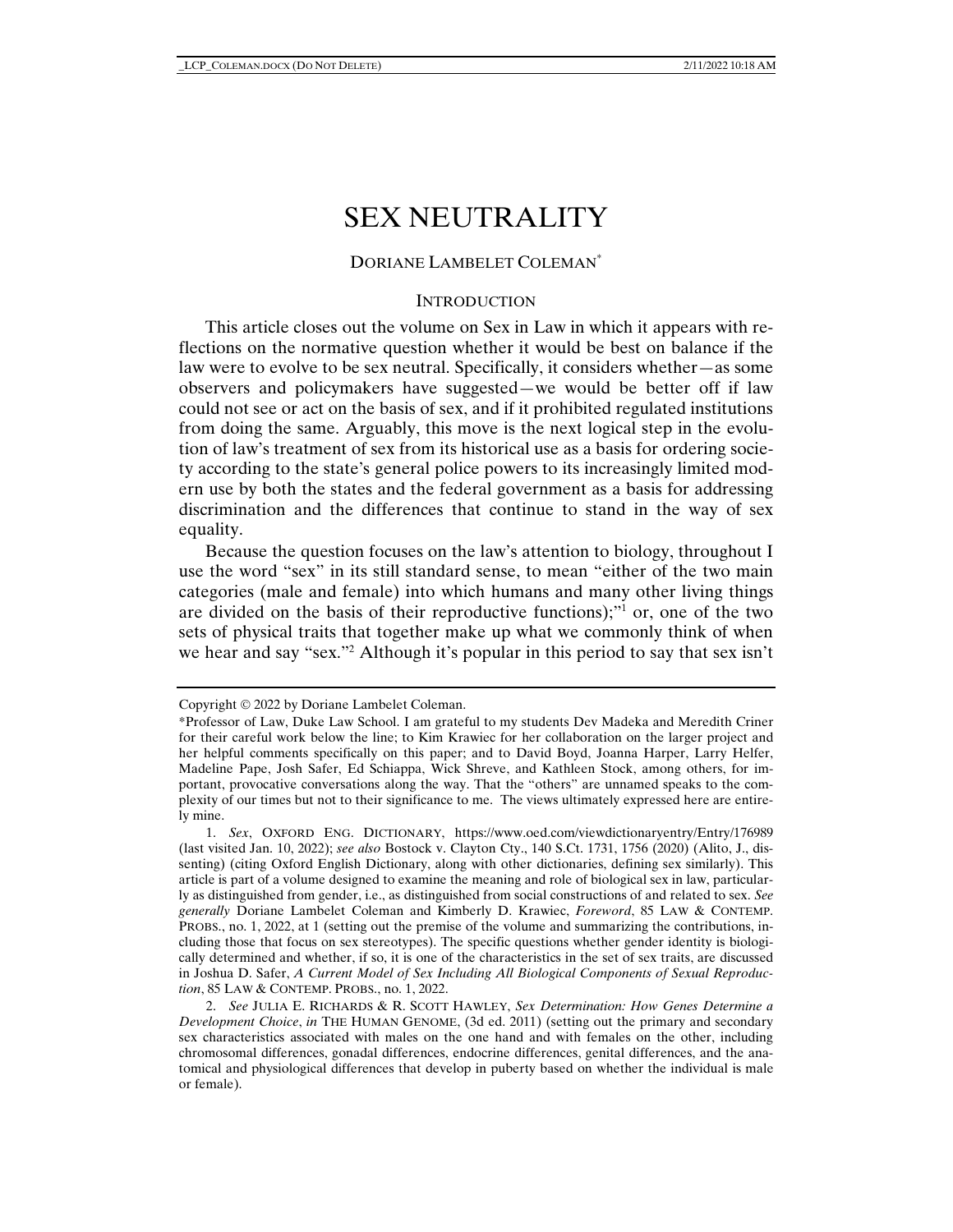binary,<sup>3</sup> in this reproductive sense it undoubtedly is: Apart from the extremely rare incidence of ovotesticular disorder,<sup>4</sup> we either have testes that produce small gametes (sperm), or we have ovaries that produce large gametes (eggs).<sup>5</sup> Moreover, "[a]lthough there is some dispute at the margins, it is generally accepted that . . . more than 99% of the time, an individual's biological sex traits are fully concordant;"6 that is, our primary and secondary sex characteristics including our external phenotypes—almost always distribute bimodally based on whether we have or don't have a Y chromosome.7 As I've written elsewhere, to see sex as a spectrum or as merely a constellation of sex-linked traits requires turning a blind eye to this fact and its significance.<sup>8</sup> Specifically, together with the related fact that "[s]ex differences . . . exist in the first instance as a reproductive and species imperative,"9 "this biology, including the bimodal distribution, is the basis for the ubiquity of sex as a societal taxonomy."10

This doesn't necessarily mean, however, that the law should account for these differences. Indeed, the question whether—the biology and ubiquity of the taxonomy notwithstanding—the law should be sex neutral is both current and recurring. That is, we are pressed to consider it today by some of the same groups that have posed it in the past, including those that take one or more of these positions: Law that demands equality should express equality. The best way for the law to contribute to the dismantling of structural "isms"—including sexism—is by forcing neutrality. All forms of group-based affirmative action are inherently unjust. Gender minorities but also females are likely to fare better in the long run if sex is removed from any calculus that yields social goods. Unusual political bedfellows are the norm here, even as related questions about how sex is defined and what sexism is still fair game are front and center in the culture wars. As a result, the debates are more significant and disruptive than they

 <sup>3.</sup> For an explanation of how gender scholars and others have managed to blur the binary, *see* Doriane Lambelet Coleman, *Sex in Sport*, 80 LAW & CONTEMP. PROBS., no. 4, 2017 at 114–16.

 <sup>4.</sup> Individuals with ovotesticular disorder have both testicular and ovarian tissue. Meltem Özdemir et al., *Ovotesticular Disorder of Sex Development: An Unusual Presentation*, 9 J. CLIN. IMAGING SCI. 34 (2019) ("formerly known as 'true hermaphroditism,' . . . [it] is the rarest disorder of sex development in humans. Its prevalence has been reported to be less than 1/20,000.").

 <sup>5.</sup> Georgi K. Marinov, *In Humans, Sex is Binary and Immutable*, SPRINGER NATURE (May 9, 2020), reprinted in 33 ACAD. QUEST. 279 (2020); *see also* John C. Achermann & Ieuan A. Hughes, *Pediatric Disorders of Sex Development*, in WILLIAMS TEXTBOOK OF ENDOCRINOLOGY 893–963 (Shlomo Melmed et. al eds., 13th ed, 2015).

 <sup>6.</sup> EDWARD SCHIAPPA, THE TRANSGENDER EXIGENCY: DEFINING SEX AND GENDER IN THE  $21<sup>ST</sup>$  CENTURY, at 23 (2021) (summarizing recent estimates of persons with differences of sex development); Coleman, *Sex in Sport*, *supra* note 3 at 82–83 (citing standard references detailing incidence of differences of sex development).

 <sup>7.</sup> Coleman, *Sex in Sport*, *supra* note 3 at 83. Assuming Josh Safer is right that "gender identity" or "brain sex" is also a biological sex trait, *see* Safer, *supra* note 1, the percentage of atypical cases increases to more than 1% of the population, but never so high as to trouble the distinct bimodal distribution.

 <sup>8.</sup> *Id.* at 114–16.

 <sup>9.</sup> *Id.* at 116.

 <sup>10.</sup> *Id.* at 83.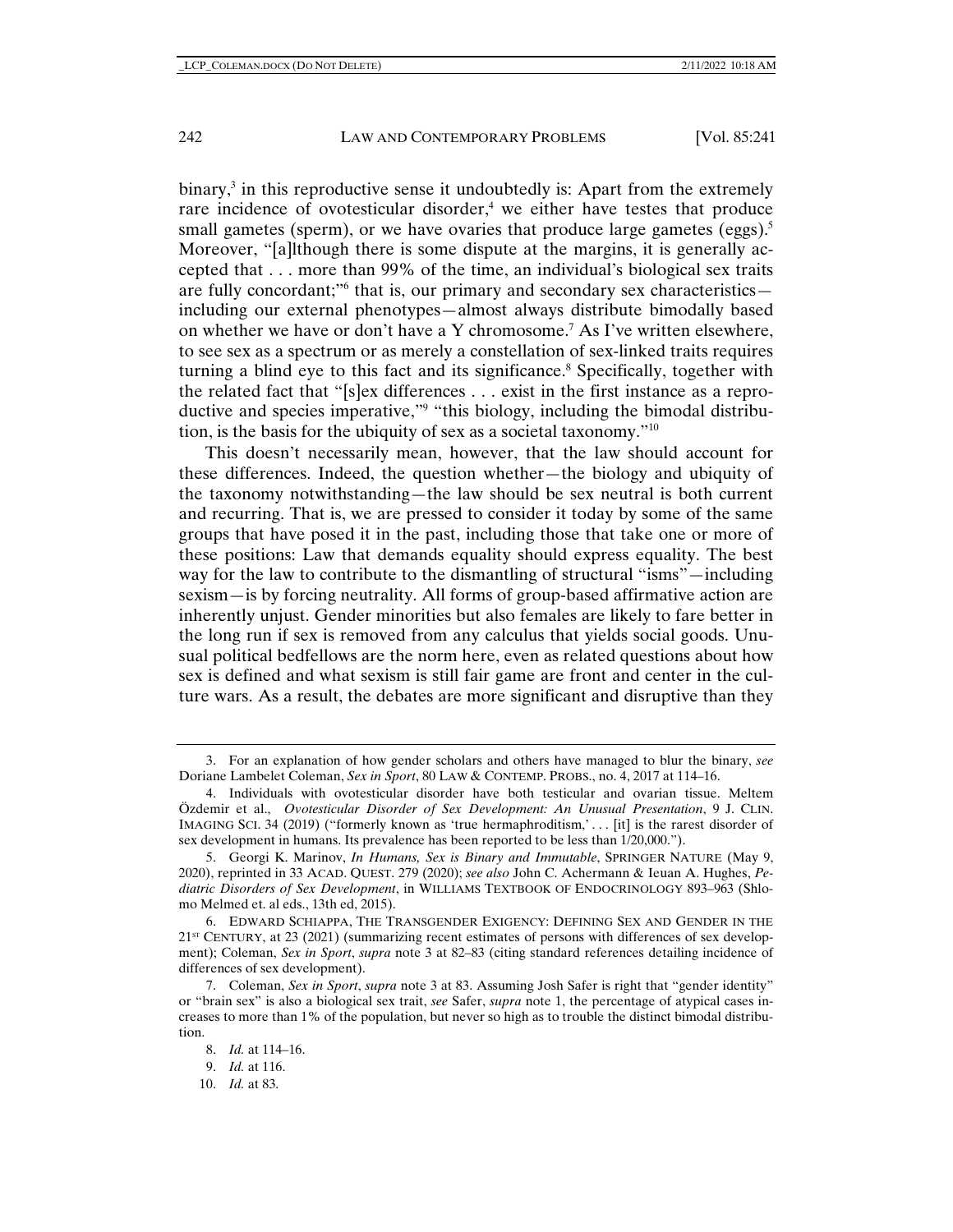were in earlier periods, an indicator of the kind of great social upheaval that tends to make for the development of new law in the Anglo-American tradition.

In this article, I briefly summarize the history of sex in law (Structural Sexism) and the reforms of the nineteenth and twentieth centuries (Sex Skepticism) before turning to the current moment in which these debates are taking place (Sex Neutrality). In this context, I describe and then counter the arguments in favor of sex neutrality on the grounds that sex is real, it is significant for individuals and the society in ways that matter to good governance, and it is precisely the law's role to take such taxonomies into account in the fulfillment of its institutional mission. The article concludes with an effort to settle the terms on which disparately motivated groups might agree to pursue commonly held objectives.

## I

## STRUCTURAL SEXISM

In most societies, law is the institution that is principally responsible for social ordering; that is, for establishing and maintaining the structure and the specific rules according to which the government will operate and the people will interact with the government and with each other. This includes their respective authorities and obligations, rights and responsibilities. At their most basic, the law's structure and rules provide for physical order, continuity or sustenance, and protection. When a political community has the luxury and inclination to do more, the law is also the institution that further orders society—and fixes problems—according to prevailing norms and dictates.

Both of the law's institutional roles are political in the first instance and the lines between them are blurred at the margins, but they are also importantly different. Where the first is focused on the basics of the social compact, including the existence, safety, survival, and success of the political community, the second is focused on the political community's cultural and normative preferences over time. The legal history of sex is concerned with both of these roles.

Thus, at its origins and for much of its history, the law used sex as a basis both to structure society for basic physical order, continuity, and protection, and to regulate the details of people's lives according to prevailing social norms and dictates. I am not the first to borrow the term and concept from race scholars: For centuries, sex and sexism were constitutive of the structure of the law, they were some of its principal bones, simultaneously reflecting and expressing deeply held societal norms and practices. Drawing from our sexually dimorphic physical bodies and their functional differences, $11$  the law's provisions for allo-

 <sup>11.</sup> Although humans exhibit lower degrees of sexual dimorphism than many other species, groupbased sex differences within the species are significant. *See generally* Roxani Angelopoulou, Giagkos Lavranos, & Panagiota Manolakou, *Establishing Sexual Dimorphism in Humans*, 30 COLL. ANTROPOL. 653 (2006). Beyond our binary reproductive functions, group-based differences in size, strength, power,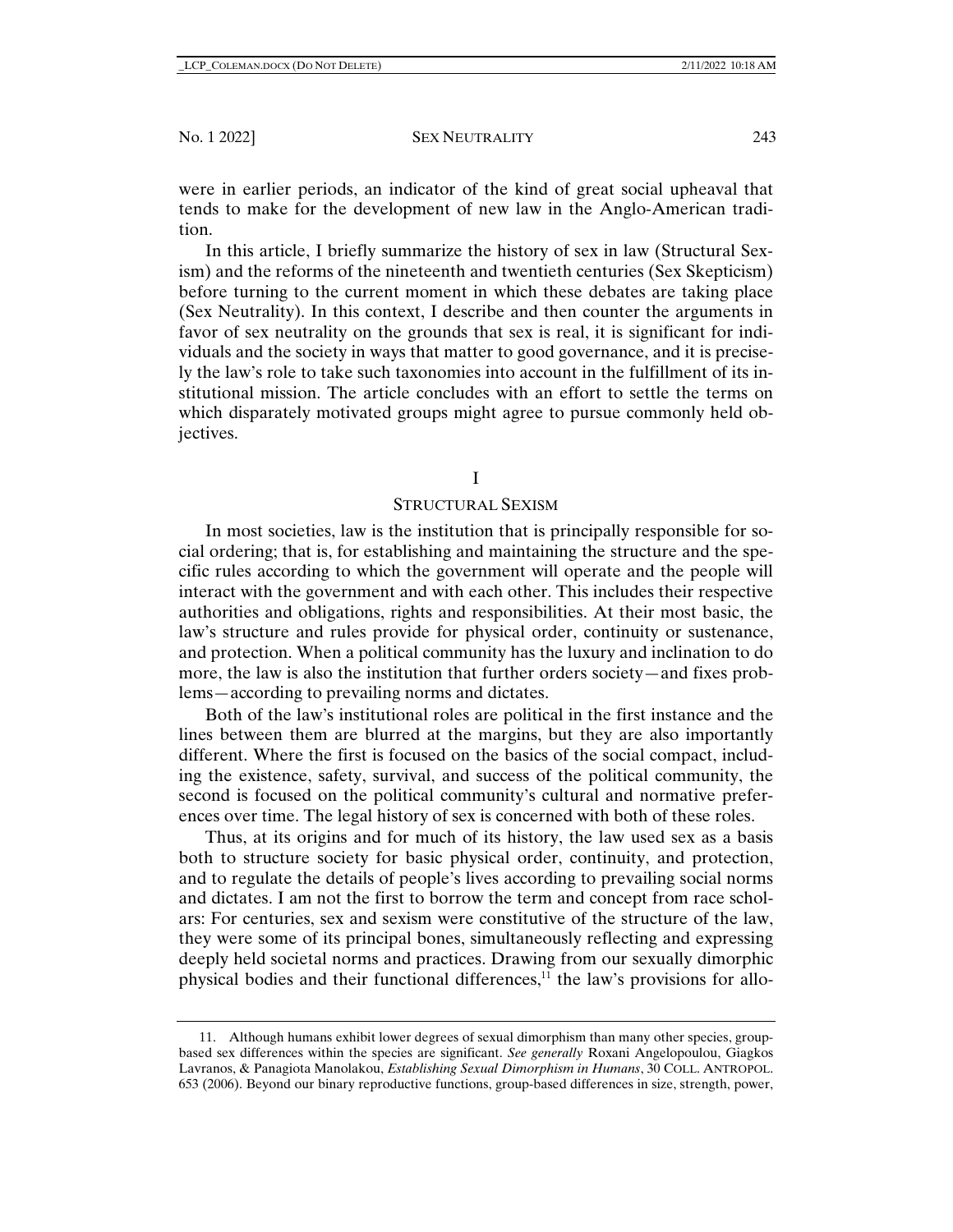cating the land (primogeniture), defending it and the political community it contained (conscription), ensuring sustainability through reproduction (coverture and consortium), and generally running things (separate spheres) contemplated distinct sets of rights and responsibilities for males and females living in freedom.

Although focused on females, Justice Bradley famously summarized this generally sexed state of affairs in his 1872 concurring opinion in *Bradwell v. Illinois*:

It certainly cannot be affirmed, as an historical fact, that ["engag[ing] in any and every profession, occupation, or employment in civil life"] has ever been established as one of the fundamental privileges and immunities of the [female] sex. On the contrary, the civil law, as well as nature herself, has always recognized a wide difference in the respective spheres and destinies of man and woman. Man is, or should be, woman's protector and defender. The natural and proper timidity and delicacy which belongs to the female sex evidently unfits it for many of the occupations of civil life. The constitution of the family organization, which is founded on divine ordinance, as well as in the nature of things, indicates the domestic sphere as that which properly belongs to the domain and functions of womanhood. The harmony, not to say identity, of interest and views which belong, or should belong, to the family institution is repugnant to the idea of a woman adopting a distinct and independent career from that of her husband. So firmly fixed is this sentiment in the founders of the common law that it became a maxim of that system of jurisprudence that a woman had no legal existence separate from her husband, who was regarded as the head and representative in the social state; and notwithstanding some recent modifications of this civil status, many of the special rules of law flowing from and dependent of this cardinal principle still exist in full force in most States. One of these is, that a married woman is incapable, without her husband's consent, of making contracts which shall be binding on her or him. This very incapacity was one circumstance which the Supreme Court of Illinois deemed important in rendering a married woman incompetent fully to perform the duties and trusts that belong to the office of an attorney and counsellor. $^{12}$ 

Because the law considered that enslaved men and women were chattel, they were differently encumbered, for my purposes here most importantly by the legal principle of *partus sequitur ventrem*. In a reversal of the standard common law rule, *partus* was designed to ensure that an enslaved woman's "increase" would belong to her enslaver, and thus provided that the status of the

speed, and endurance are well understood, *see, e.g.*, Dr. Benjamin D. Levine et al., *The Role of Testosterone in Athletic Performance* (Jan. 2019), *available at* https://law.duke.edu/sites/default/files/centers /sportslaw/Experts\_T\_Statement\_2019.pdf [https://perma.cc/7N3N-6PUR]; and others are subject to ongoing study, *see, e.g.*, Daniel F. Deegan, Priya Nigam, & Nora Engel, *Sexual Dimorphism of the Heart: Genetics, Epigenetics, and Development, Front*, 8 CARDIOVASC. MED. (May 26, 2021); Eladio J. Márquez et al., *Sexual-Dimorphism in Human Immune System Aging*, 11 NATURE COMMUNICATIONS 751 (2020); Jonathan C.K. Wells, *Sexual Dimorphism of Body Composition*, 21 BEST PRACTICE & RES. CLINICAL ENDOCRINOLOGY & METABOLISM 415 (2007).

 <sup>12. 83</sup> U.S. 130, 139, 141 (1872) (holding that "the right to control and regulate the granting of license to practice law in the courts of a State is one of those powers which are not transferred for its protection to the Federal government, and its exercise is in no manner governed or controlled by citizenship of the United States in the party seeking such license"). It would take another one hundred years before Justice Ginsburg would litigate the cases and write the opinions that also recounted this history but that came out the other way. *See infra* note 26 and accompanying text (summarizing these accomplishments).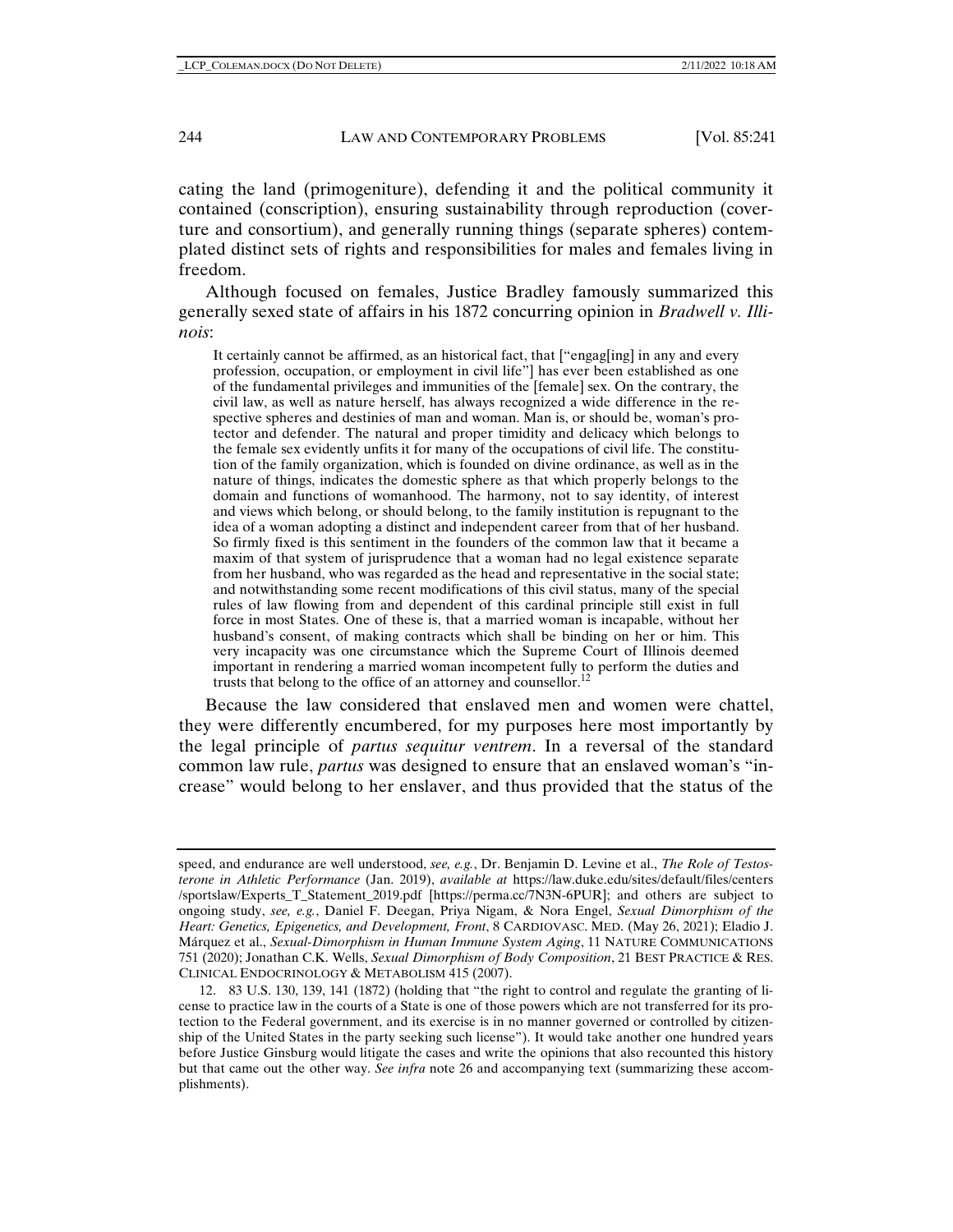newborn child followed that of its mother.13 As this 1662 Virginia statute clarified, *partus* applied whether the child's father was black and living in slavery or white and living in freedom:

Whereas some doubts have arisen whether children got by any Englishman upon a negro woman shall be slave or free, Be it therefore enacted and declared by this present grand assembly, that all children borne in this country shall be held bond or free only according to the condition of the mother—*Partus Sequitur Ventrem*. 14

From January 1, 1808, when it became illegal to import Africans destined for bondage from a foreign country,<sup>15</sup> until Emancipation, the sustainability of the country's slave population depended on domestic trading of already-born slaves and by its "increase" through the operation of *partus* doctrine. In an extraordinarily cynical and devastating irony, the law had enslaved black women not only producing slaves, but also in the process condemning their children to a life in bondage.

From these bones, more rules—both formal and informal—fleshed out the details of people's lives. By the nineteenth and through much of the twentieth centuries, prevailing norms and dictates concerning or linked to sex had become extraordinarily detailed, and the law followed suit. Thus, for example, the law came to use sex in the establishment of different ages of marriageability and majority for males and females,16 the different alcohol content of the beer that could be sold to each at younger ages, $17$  and the circumstances in which one could sell goods on the street or in public,<sup>18</sup> and be or work in a bar.<sup>19</sup>

All of this sexism necessitated that the government, institutions, and the citizenry be able to identify and distinguish males from females, and that everyone conform to script, and so the law also attended to these details. Names, dress, and behavior matching up to the gendered script were usually a good proxy for

 <sup>13. &</sup>quot;Increase" is a term of art taken from the rearing and raising of livestock. *See, e.g.*, Wightman v. King, 31 Ariz. 89 (1926) ("Where a buyer of range cattle . . . left the seller's brands on them, placed it on their increase, and let them roam . . . he could not claim such cattle against mortgagee of seller or against purchasers at foreclosure sale"). *See also* J. David Hacker, *From '20. and odd' to 10 million: The growth of the slave population in the United States*, 41 SLAVERY ABOL. 4, 840–55 (May 13, 2020) (summarizing the historical data and using the term).

 <sup>14.</sup> Jennifer L. Morgan, *Law, Race, and Reproduction in Colonial Slavery*, 22 SMALL AXE 1 (Mar. 1, 2018) (citing to the Laws of Virginia, 1662 Act XII; Latin added by William Henig, The Statutes at Large, 1819); *see generally* Kirsten E. Wood, *Gender and Slavery* in THE OXFORD HANDBOOK OF SLAVERY IN THE AMERICAS (Mark M. Smith & Robert L. Paquette eds., July 2010).

 <sup>15.</sup> An Act to Prohibit the Importation of Slaves, 9-22, 2 Stat. 426, Chap. 22 (1808).

 <sup>16.</sup> For a summary of the history of the legal age for marriage in the U.S. *see, e.g.*, Nicholas Syrett, *Child Marriage is Still Legal in the U.S*., THE CONVERSATION, (Dec. 11, 2017), https://theconversation.com/child-marriage-is-still-legal-in-the-us-88846 [https://perma.cc/MT5L-ZKAQ]. For an example of distinctions on the basis of sex in the age of legal majority, *see, e.g.*, Craig v. Boren, 429 U.S. 190 (1976) (noting that "[b]efore 1972, Oklahoma defined the commencement of civil majority at age 18 for females and age 21 for males").

 <sup>17.</sup> *Id.* (holding that Oklahoma law distinguishing between males and females for this purpose was unconstitutional).

 <sup>18.</sup> Prince v. Massachusetts, 321 U.S. 158 (1944) (state law providing that boys can starting at age twelve, but girls need to be at least eighteen).

 <sup>19.</sup> Goesaert v. Cleary, 335 U.S. 464, 465 (1948).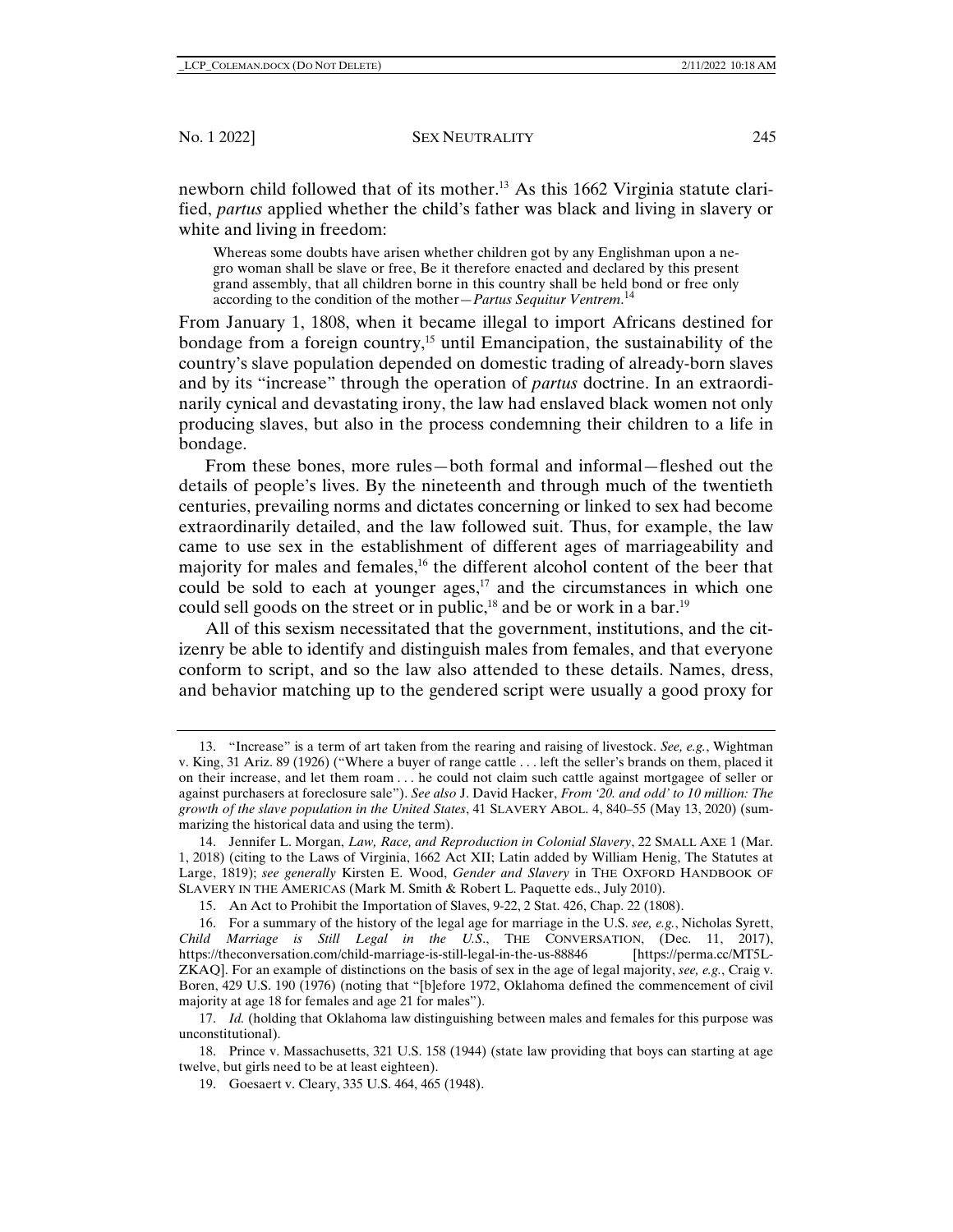physical sex, but when they weren't—for example when an individual presented in genderless or confusingly fluid ways—the law wasn't averse to conducting physical examinations, sometimes attended by "juries of matrons," to clarify the matter.<sup>20</sup> Furthermore, when individuals chose to violate established norms and scripts, including in expressing transgender identities and other than heterosexualities, the law first sanctioned then criminalized them before medicine eventually took over, the latter always with the law's at least indirect approval.<sup>21</sup>

Consistent with our federal form of government and the primacy of states' rights, especially in the pre-modern era, aside from the statute providing for federal conscription into the Union Army during the Civil War, $^{22}$  these laws were enacted by states and localities. Property, contract, family, and trusts and estates law were in issue, but also general health, welfare, and morals laws enacted pursuant to the jurisdiction's police powers. Over time, the law came to be sexed from its structure through its walls to its veneer—reflecting both the institution's basic role in ordering society and its advanced role in reflecting society's prevailing norms and dictates.

## II

#### SEX SKEPTICISM

The more detailed the law got and the more its rules proliferated, the more obvious it became that most of it was based not in sex itself, or even in the administrative efficiencies inherent in group-based distinctions, but rather in irrational sex stereotypes—that is, in complicated or simply false assumptions about the ways in which sex affects or determines aptitudes and capacities, and the ways in which it should affect or determine presentation, behavior, and social role. Thus, that females as a group are affected by pregnancy, childbirth, and childrearing (including breastfeeding) in ways that males aren't is sex-linked fact, but the move from this to the position that, as a result, females lack cognitive capacity in relation to males is false stereotype; the use of that stereotype legally to prohibit female participation in the professions and in civic life is not only misogynistic, it lacks rational basis.23 That males as a group are stronger and more powerful than females as a group is sex-linked fact, but the move from this to the position that, as a result, only males are good soldiers who can't

 <sup>20.</sup> *See, e.g.*, the case of Thomas(ina) Hall in Katrina C. Rose, *A History of Gender Variance in Pre-20th Century Anglo-American Law*, 14 TEXAS J. OF WOMEN & THE L. 77 (2004); *see generally* Sara M. Butler, *More than Mothers: Juries of Matrons and Please of the Belly in Medieval England*, 37 L. & HIST. REV. 2 353 (2019) (situating juries of matrons as sui generis in the common law's "all-male system").

 <sup>21.</sup> Anne Goldstein, *Organizing and Arguing Sex and Gender*, 85 LAW & CONTEMP. PROBS., no. 1, 2022; Anthony Kreis, *Unlawful Genders*, 85 LAW & CONTEMP. PROBS., no. 1, 2022.

 <sup>22.</sup> The Conscription Act of 1863 was enacted to address the "low number of men volunteering to serve in the Union army" which "continued to rely mostly on volunteers." *See Conscription Act, The Civil War: The Senate's Story,* U.S. SENATE (last visited Jan. 10, 2022), https://www.senate.gov /artandhistory/history/common/civil\_war/ConscriptionAct.htm [https://perma.cc/8U6G-38HU].

 <sup>23.</sup> Richard Chused, *Sex, Stamina, and Politics*, 85 LAW & CONTEMP. PROBS., no. 1, 2022.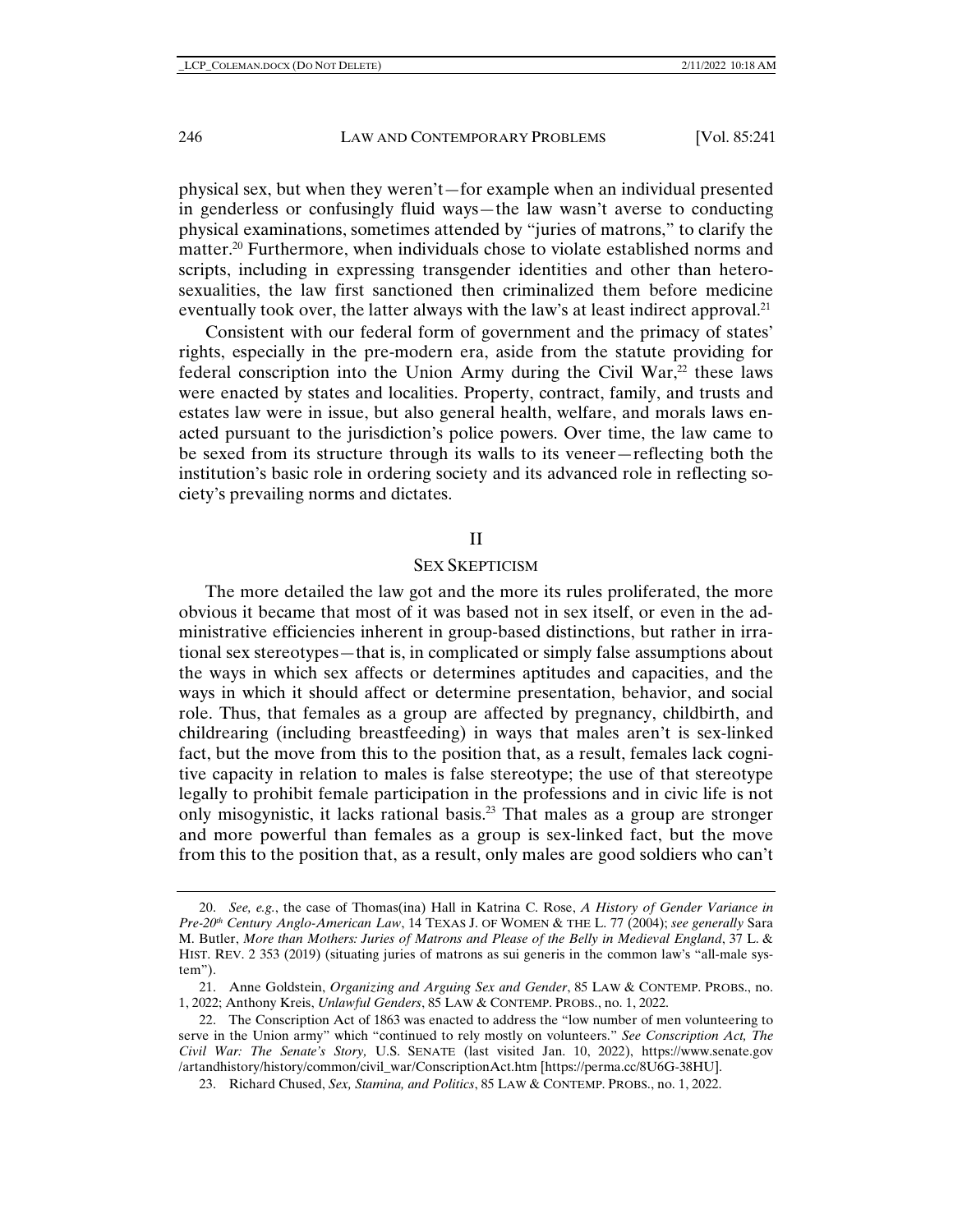"mother" children is false stereotype; the use of that stereotype legally to restrict conscription to males and to deny them parenting rights is not only misandry, it lacks rational basis.<sup>24</sup> The further moves from these stereotypes to the legal codification of sex-associated, normative standards of dress, occupation, association, and comportment—including as these target or affect gender conforming and nonconforming people—not only reflects misogyny, misandry, homophobia, and transphobia, it lacks rational basis.<sup>25</sup>

Stereotypes about sex and sex-linked traits were increasingly subject to both recognition and challenge in the turbulent period and contexts in which they were developed. The post-Revolutionary War period to the mid-twentieth century was a time of extraordinary social, cultural, and political upheaval, which included not only the divorce from England and the founding of the Republic, but also: industrialization, urbanization, non-Anglo immigration, and the development of public education; the build-up to Secession, the Civil War, Abolition, Reconstruction, and Jim Crow; and the development of the liberal democratic ideas that largely drove these changes. Because of the law's patriarchal bones, the resistance to structural sexism wasn't as quick or immediately successful as the conservative establishment at policymaking around sex, but in concert with the resistance to structural racism, it strengthened over time.

Among the most important of the early related successes was undoubtedly the set of Reconstruction Amendments—the Thirteenth Amendment (prohibiting slavery and involuntary servitude), the Fourteenth Amendment (addressing citizenship, equal protection, privileges and immunities, and due process), and the Fifteenth Amendment (prohibiting race- but not sex-based restrictions on voting rights). Although adopted specifically to resolve political divisions among the states in the aftermath of the Civil War, including to address slavery and the legal condition of black people, because its text is race-neutral, the Fourteenth Amendment in particular became a general source of rights—also for females without regard to race. As the women's rights movement looked for legal strategies to advance their equality project, the development of Fourteenth Amendment law—and especially of Equal Protection Clause doctrine by Thurgood Marshall and other lawyers fighting structural racism laid the groundwork for its use by lawyers fighting structural sexism. By the 1960s and 1970s, anti-discrimination theory and Equal Protection Clause doctrine had become the preferred tools for Ruth Bader Ginsburg and other lawyers who were working to secure sex equality for females.

Among the revolutionary legal reforms related to sex that relied on equality theory: the Nineteenth Amendment (prohibiting sex-based restrictions on voting rights); the inclusion of "sex" in the Civil Rights Act of 1964 (prohibiting discrimination in employment, public accommodations, and federally funded programs); the Education Amendments of 1972, i.e., Title IX (prohibiting sex

 <sup>24.</sup> *Id.*

 <sup>25.</sup> Kreis, *supra* note 21.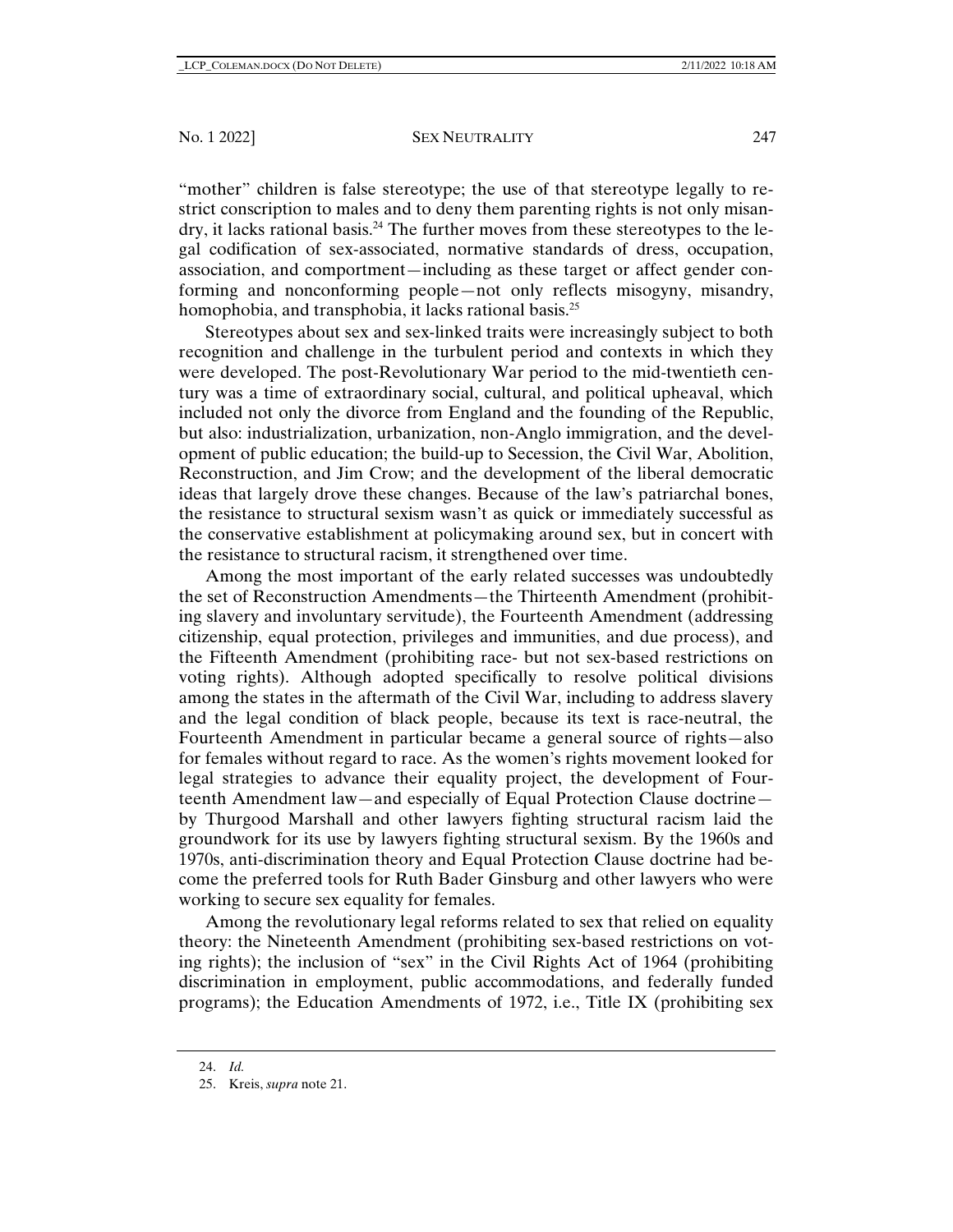discrimination in education); and the set of sex discrimination cases decided by the Supreme Court starting with *Reed v. Reed* in 1971 (holding that state law could not prefer a male to a female in the assignment of rights and responsibilities all else being equal).<sup>26</sup> Although the focus of women's rights advocates was on equality for females given that disenfranchisements, subordinations, and stereotypes were all related directly or indirectly to their sex-linked, reproductive biology, consistent with race-neutral law designed to dismantle structural racism against black people, their vehicle was sex neutral, and thus applicable more broadly not only to men but also to gender nonconforming people who seek equality beyond the binary terms of traditional law. *Obergefell v. Hodges* (holding that it is a violation of the Equal Protection Clause to deny a marriage license to a same sex couple),<sup>27</sup> and *Bostock v. Clayton County* (holding that it is a violation of Title VII to discriminate against a transgender woman based on or because of her biological sex),28 were built on the normative philosophy and foundation established in the earlier line of race and sex discrimination cases, and in corresponding federal and state statutory law.

In her majority opinion in the Court's 1996 case *United States v. Virginia*, Justice Ginsburg noted that "[t]oday's skeptical scrutiny of official action denying rights or opportunities based on sex responds to volumes of history."29 The law's skepticism in this context has only increased in the last half century. When the Court decided *Reed* in 1971, it described the Equal Protection analysis applicable to sex cases this way:

In applying that clause, this Court has consistently recognized that the Fourteenth Amendment does not deny to States the power to treat different classes of persons in different ways. The Equal Protection Clause of that amendment does, however, deny to States the power to legislate that different treatment be accorded to persons placed by a statute into different classes on the basis of criteria wholly unrelated to the objective of that statute. A classification "must be reasonable, not arbitrary, and must rest upon some ground of difference having a fair and substantial relation to the object of the legislation, so that all persons similarly circumstanced shall be treated alike."

This "rational basis" test for judging the lawfulness of distinctions on the basis of sex was redescribed and updated by the Court in its 1976 decision in *Craig v. Boren*. 31 Writing for the majority in *Craig*, Justice O'Connor explained that "[t]o withstand constitutional challenge, previous cases establish that classifica-

- 27. 576 U.S. 644 (2015).
- 28. 140 S. Ct. 1731 (2021).
- 29. 518 U.S. 515, 531 (1996).
- 30. 404 U.S. at 75–76 (citations omitted and emphasis added).
- 31. 429 U.S. 190 (1976).

 <sup>26. 404</sup> U.S. 71 (1971) (as applied in this case the state could not in the name of judicial efficiency prefer a male to a female in the appointment of an estate executor). This line of cases is summarized by Justice Ginsburg in her majority opinion in United States v. Virginia, 518 U.S. 515, 531 (1996). For the broader purposes of this paper *see, e.g.*, Stanton v. Stanton, 421 U.S. 7 (1975) (holding that it is unconstitutional to distinguish on the basis of "old notions" of male and female sex roles in setting the age of majority); Price Waterhouse v. Hopkins, 490 U.S. 228 (1989) (holding that it is a violation of Title VII to discriminate against a female in the workplace on the basis that she is not conforming to sex stereotypes).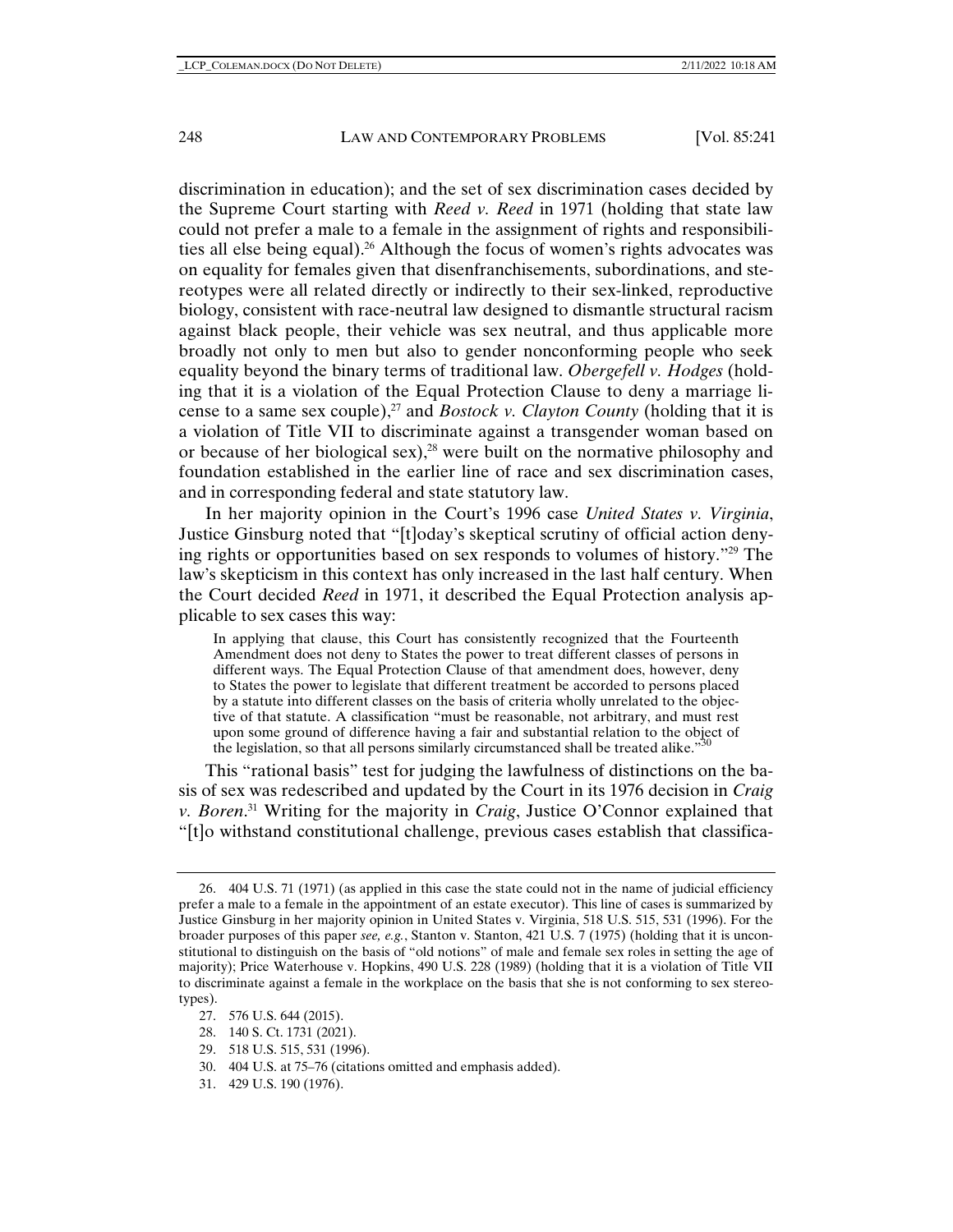tions by gender must serve *important* governmental objectives and must be substantially related to achievement of those objectives."32 This analysis "[i]n light of the weak congruence between gender and the characteristic or trait that gender purported to represent," made it "necessary that the legislatures choose either to realign their substantive laws in a gender-neutral fashion or adopt procedures for identifying those instances where the sex-centered generalization actually comported with fact."33 Thus, the job of the courts would be to ensure that distinctions on the basis of sex were justified by *important* governmental interests and "*closely serve*[] to achieve that objective."34 In contrast with standard practice under the rational basis test, the Court in *Craig* applied this standard by carefully examining (and then rejecting) the state's statistically based factual claim that there was a close nexus between its objective and the sex discriminatory means it had chosen to fulfill it.

This "intermediate scrutiny" test, described as such to distinguish it from the "strict scrutiny" that applies to distinctions on the basis of race and national origin, has come to be described as "quasi strict," coinciding with accreting sex skepticism. Thus, the standard for judging distinctions on the basis of sex is the same—it remains the case that "[t]he state must show 'at least that the [challenged] classification serves "important governmental objectives and that the discriminatory means employed" are "substantially related to the achievement of those objectives."'"35 However, courts (including *the* Court) today typically add that such distinctions require an "exceedingly persuasive justification."36 And, commentators and the government periodically question the integrity of the distinction between race and national origin on the one hand and sex on the other.37

# III

## SEX NEUTRALITY

For historical reasons, reform efforts designed to dismantle structural sexism weren't initially equality-based,<sup>38</sup> but when this legal theory matured as an op-

38. *See, e.g.*, Richard H. Chused, *Married Women's Property Law: 1800-1850*, 71 GEO. L. J. 1359

 <sup>32.</sup> *Id.* at 197.

 <sup>33.</sup> *Id.* at 199.

 <sup>34.</sup> *Id.* at 200.

 <sup>35.</sup> *See, e.g.*, United States v. Virginia, 518 U.S. 515, 533 (1996).

 <sup>36.</sup> *See, e.g.*, *id.* (citing other cases). Justice Ginsburg explained that to pass muster as such, a justification "must be genuine, not hypothesized or invented post hoc in response to litigation. And it must not rely on overbroad generalizations about the different talents, capacities, or preferences of males and females." *Id.*

 <sup>37.</sup> *See, e.g.*, Kyle C. Velte, *Recovering the Race Analogy in LGBTQ Religious Exemption Cases*, 42 CARDOZO L. REV. 67 (2020); Mrinalini Sisodia Wadhwa, *Bringing Sex Discrimination Under Strict Scrutiny: The Need for an Equal Rights Amendment*, COLUM. UNDERGRAD. L. REV., Dec. 29, 2020; Deborah L. Brake, *Sex as a Suspect Class: An Argument for Applying Strict Scrutiny to Gender Discrimination*, 6 CONST. L. J. 953 (1996); John Galotto, *Strict Scrutiny for Gender*, Via *Croson*, 93 COLUM. L. REV. 508 (1993); Ruth Bader Ginsburg, *Sex Equality and the Constitution: The State of the Art*, 4 WOMEN'S RTS. L. REP. 143 (1978).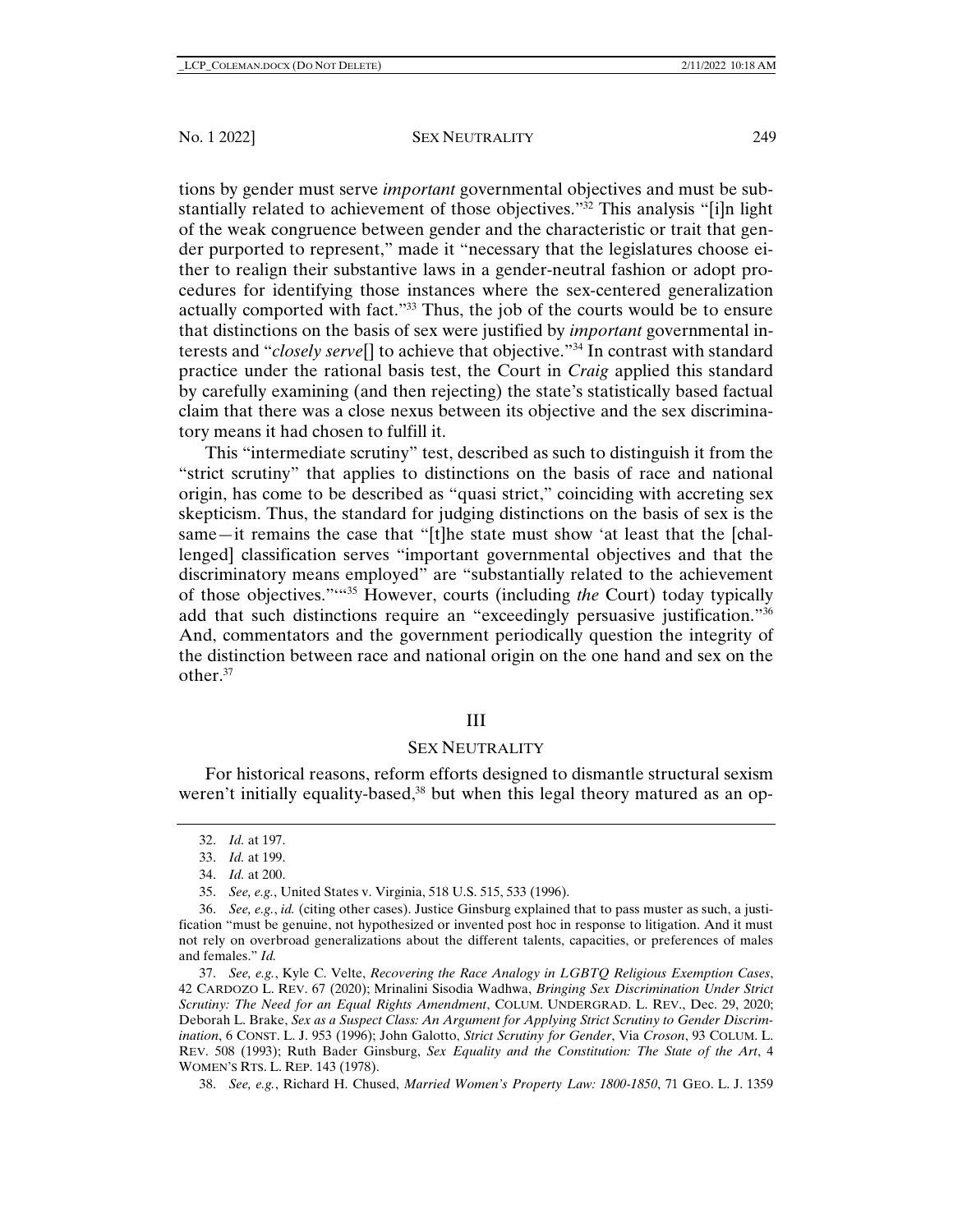tion and consensus coalesced around its utility beyond race, two contradictory things happened: On the one hand, enormous but incomplete progress was made in the movement toward good lawmaking around sex differences, including but not limited to parity between the sexes. On the other, because of the details of the doctrine and associated politics, the possibilities for the law to be the institution that would support finishing the job diminished significantly.

Moreover, an effect of the focus on and success of equality theory has been that the law and those who work in the field today largely now conceive of sex through this prism. This means that any reference to sex in law is presumptively suspect—probably bad discrimination—in the same way that any reference to race in law is suspect and probably bad discrimination. Underlying this phenomenon are the twin premises that sex is more like race than it is like other taxonomies, and that like distinctions on the basis of race, most or all sex-linked regulation is based in false and damaging stereotypes, rather than in real, natural, and welfare-promoting differences the law properly takes into account.

Equality doctrine does leaves room for proponents of sex-linked measures to rebut the presumption that they are bad discrimination on these real, natural, and welfare-promoting grounds. As I have written elsewhere, quoting Justice Ginsburg in *United States v. Virginia*, 39

"[i]nherent differences' between men and women . . . remain a cause for celebration, but not for denigration of the members of either sex or for artificial constraints on an individual's opportunity." Sex classifications . . . are unacceptable when they serve to subordinate women in ways that are not warranted by inherent differences but acceptable when they are so justified and serve the anti-subordination project. "Sex classifications may be used to compensate women 'for particular economic disabilities [they have] suffered,' to 'promot[e] equal employment opportunity,' [and] to advance full development of the talent and capacities of our Nation's people. But [they] may not be used, as they once were, to create or perpetuate [women's] the legal, social, and economic inferiority."40

However, because the justification for sex-based measures has progressively narrowed and equality-based rebuttals are preferred, the doctrine serves to reinforce the sense that sex is (only) an equality issue rather than equality law being a tool to address bad sex discrimination. Given that equality advocates increasingly argue that all sex differences are impermissible stereotype, and that affirmative action is increasingly disfavored as tool to address disparities, this is not a distinction without a difference.

Support for these specific propositions, as well as for the final move to sex neutrality in the law generally, exists on the right and the left, among proponents who are motivated by theory, pragmatism, and politics.

Thus, from the right it is said: law that demands equality should express equality; liberal justice norms are inconsistent with all forms of group-based af-

<sup>(1982-1983) (</sup>detailing the origins of these reforms); Bradwell v. Illinois, 83 U.S. 130 (1872) (arguing from the Fourteenth Amendment's Privileges and Immunities Clause that females should be entitled to become practicing lawyers on the same bases as males).

 <sup>39.</sup> *United States v. Virginia*, 518 U.S. at 533–34.

 <sup>40.</sup> Coleman, *Sex in Sport*, *supra* note 3, at 69.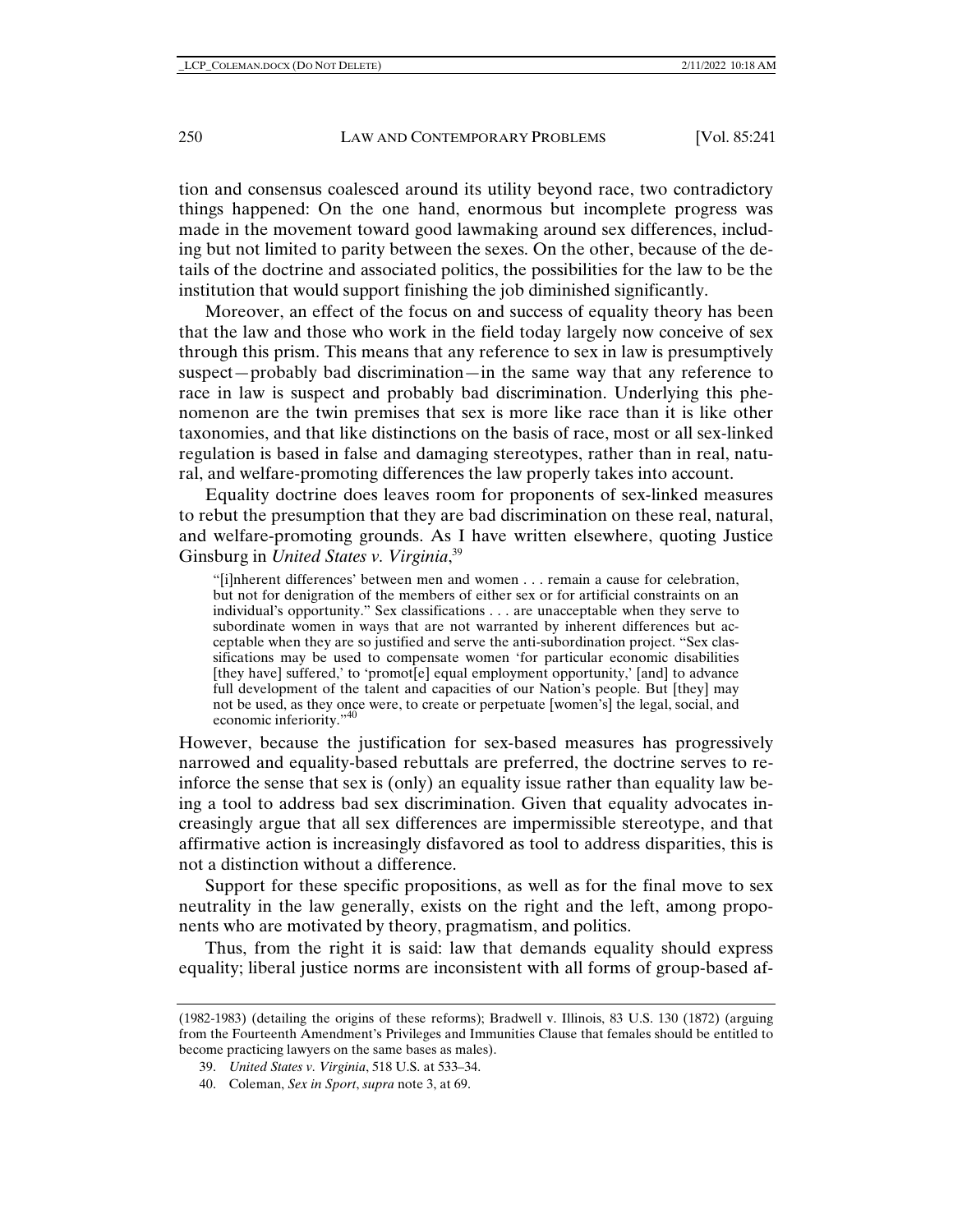#### No. 1 2022] SEX NEUTRALITY 251

firmative action; and "the way to stop discrimination on the basis of  $[$ "x" $]$  is to stop discriminating on the basis of  $[$ "x" $]$ ."<sup>41</sup> Consistent with these positions, for example: Individuals and groups have cribbed from the playbook developed by advocates who oppose race-based affirmative action to challenge special programs and set-asides for females on boards and in educational settings.42 Related groups have worked—sometimes alongside progressive women's groups and transgender rights advocates—to desegregate conscription.43 And Republicans on the Hill have blocked legislation such as the Paycheck Fairness Act designed to address disparities in compensation that disproportionately affect women.<sup>44</sup>

Although some on the right who take these positions are philosophically motivated, others are pragmatic or mercenary, i.e., driven specifically to increase opportunities on the ground for their constituents operating in these arenas. However, the effects of their sex-neutral strategy are more comprehensive, as they have the tendency to dissuade the development, maintenance, and promotion of valuable—and as of this writing still lawful—sex-linked approaches and projects. It's easier even if it's not better to go the sex neutral route, especially for institutional risk managers.

In turn, from the left it is that said: equality depends on seeing sex as a social construct which can and should be dismantled; even if sex is real, "bioessentialist" approaches hinder the feminist equality project; and thus, it would be best on balance for everyone—including for females—if the law would insist on sexblindness.<sup>45</sup> Consistent with these positions, for example: Advocates have pushed for and Democrats in the United States House of Representatives have twice passed the Equality Act, which omits the standard binary (reproductive)

 44. Ledyard King, *'A fundamental issue of fairness': Paycheck Fairness Act bill to address gender pay gap blocked by Senate Republicans*, USA TODAY, June 8, 2021.

 <sup>41.</sup> Parents Involved in Community Schools v. Seattle School District No. 1, 551 U.S. 701, 748 (2007) (quoting majority opinion authored by C.J. John Roberts using the word "race" in the place of " $(x")$ .

 <sup>42.</sup> Jody Godoy, *9th Circuit Revives Challenge to California Women on Boards Law*, REUTERS (June 21, 2012), https://www.reuters.com/legal/litigation/9th-circuit-revives-challenge-californiawomen-boards-law-2021-06-21/ (last accessed Jan. 11, 2022); Teresa Watanabe, *Women-only STEM College Programs Under Attack for Male Discrimination*, L.A. TIMES (Aug. 20, 2019), https://www.latimes.com/california/story/2019-08-20/women-only-science-programs-discriminationcomplaints [https://perma.cc/C9PH-DVLT].

 <sup>43.</sup> Robert Barnes, *Groups ask Supreme Court to declare the all-male military draft unconstitutional*, WASH. POST (Feb. 18, 2021), https://www.washingtonpost.com/politics/courts\_law/supreme-courtmilitary-draft/2021/02/18/041299ca-713b-11eb-85fa-e0ccb3660358\_story.html [https://perma.cc/M4EX-DHQ4].

 <sup>45.</sup> Madeleine Pape, *Feminism, Trans Justice, and Speech Rights: A Comparative Perspective*, 85 LAW & CONTEMP. PROBS., no. 1, 2022 (describing and working with these arguments); Lea Skewes et al., *Beyond Mars and Venus: The role of gender essentialism in support for gender inequality and back-lash*, PLOS ONE (July  $4<sup>th</sup>$ , 2018), https://journals.plos.org/plosone/article?id=10.1371 *lash*, PLOS ONE (July  $4<sup>th</sup>$ , 2018), https://journals.plos.org/plosone/article?id=10.1371 /journal.pone.0200921 [https://perma.cc/4X8H-44U2] (making these arguments); HEATH FOGG DAVIS, BEYOND TRANS: DOES GENDER MATTER? (2017); Alice Dreger, *The Social Construction of Sex*, PAC. STANDARD (Mar. 21, 2014), https://psmag.com/social-justice/social-construction-sex-77099 [https://perma.cc/7MW9-JFMT] (commenting on the claim that sex is socially constructed from the perspective of bioethics and the history of science).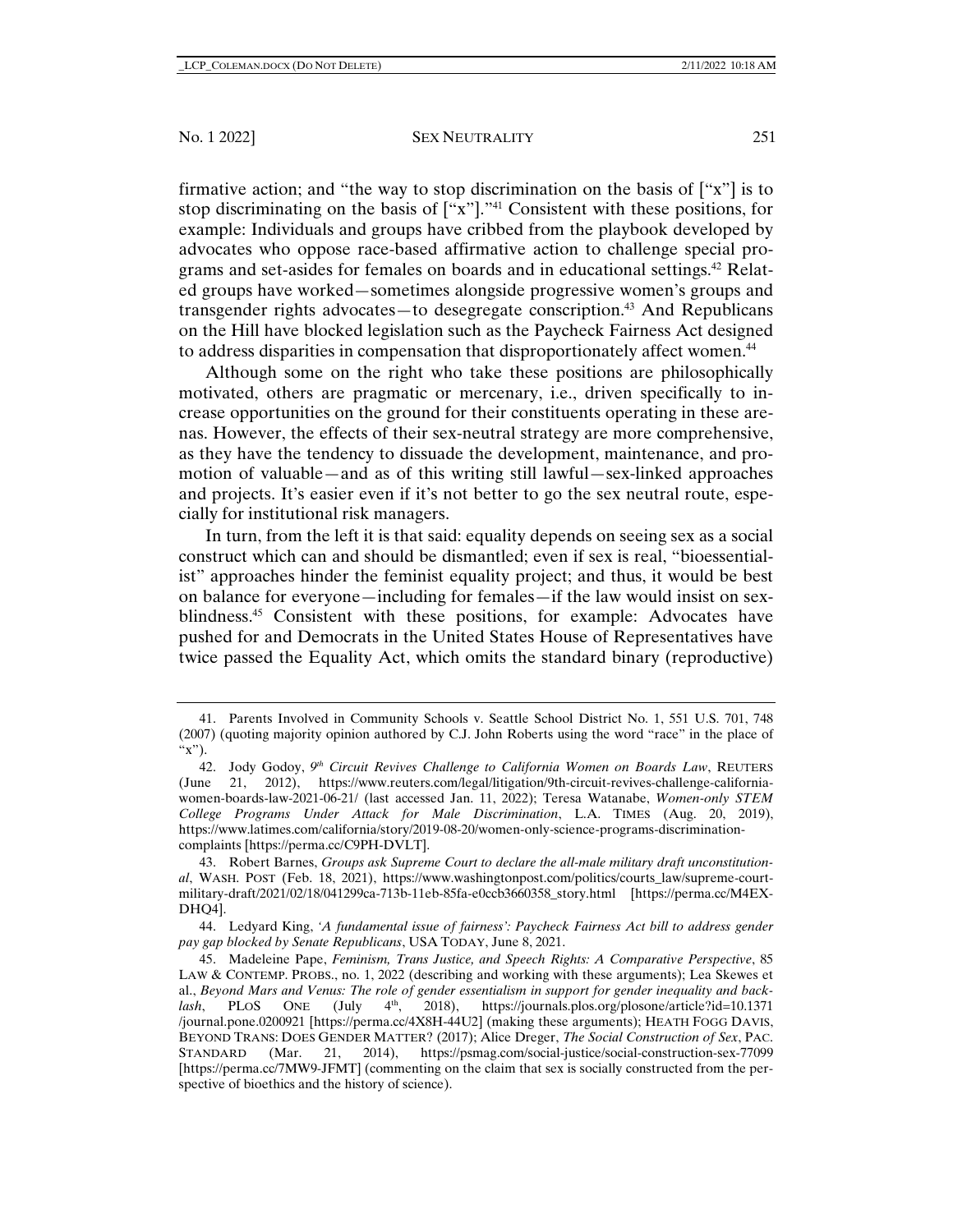definition of "sex" from its definitions, prohibits distinctions on the basis of sex characteristics, and (to the time of this writing) includes no exceptions.46 Frustrated that it hasn't gotten traction in the Senate, $47$  and maybe also that the Supreme Court didn't give progressives a clean win in *Bostock*, 48 the Biden Administration has begun to argue in briefs filed in federal court that, as a matter of existing statutory and regulatory law, it's unlawful to discriminate on the basis of sex or sex traits, even within otherwise lawful sex classifications.<sup>49</sup> And some progressive legal scholars have argued that the government should no longer record sex on birth certificates.<sup>50</sup>

 47. Mike DeBonis, *The Push for LGBTQ Civil Rights Stalls in the Senate as Advocates Search for Republican Support*, WASH. POST (June 20, 2021), https://www.washingtonpost.com/politics/senatelgbtq-equality-act/2021/06/19/887a4134-d038-11eb-a7f1-52b8870bef7c\_story.html [https://perma.cc /52WW-T8L5].

 49. *See, e.g.*, Brief in Support of Statement of Interest of the United States, Jackson v. West Virginia Board of Education, No. 2:21-cv-00316, (S.D. W. VA June 17, 2021) (arguing that "[a]lthough [Title IX's implementing regulations] allow recipients to operate or sponsor separate [sports] teams based on sex, . . . [w]hen assigning students to single-sex sports teams, a recipient must still comply with the *statutory* prohibition against discrimination based on sex in Title IX itself"). The Administration may well be right as a matter of current administrative law, but its position is undoubtedly contrary to the legal history of Title IX, and to the only viable rationale for sex classifications in competitive sport. *See generally* Doriane Lambelet Coleman, Michael J. Joyner, Donna Lopiano, *Reaffirming the Value of the Sports Exception to Title IX's General Nondiscrimination Rule,* 27 DUKE J. GENDER L. & POL'Y 69 (2020). The effect of the Administration's argument more generally, i.e., also beyond sport, would be to allow both males and females to enter spaces and claim opportunities set aside for males (or boys and men) or females (or women and girls). For analyses of the meaning of the operative words see the essays by Edward Schiappa, Kathleen Stock, Joshua Safer, and Madeline Pape in this issue, 85 LAW & CONTEMP. PROBS., no. 1, 2022. To the extent these spaces and opportunities were originally carved out for legitimate sex-linked purposes, they would be hard pressed to fulfill their objectives. More fundamentally, the resulting categories would be meaningless. Thus, if the Administration's tacit goal is to dismantle the categories, the strategy could well be effective. This would align it with mostly conservative men's groups that contest set asides on campus for females: If institutions are going to carve out such spaces and opportunities, they say, these can't be exclusive, anyone must be permitted to join and play regardless of the impact of their inclusion on the project. *See supra* note 42 and accompanying text. On the other hand, if the Administration is actually trying to thread the needle that is maintaining important sex classifications, just reimagined in a sex-neutral way—as in, we'll still have men's and women's this and that, but, e.g., a women's "x" might include both a male and a man—it's taking an extraordinarily risky legal and political gamble.

 50. *See, e.g.*, V.M. Shteyler, Jessica A. Clarke, & E.Y. Adashi, *Failed Assignments: Rethinking Sex Designations on Birth Certificates,* THE NEW ENGLAND J. OF MED. (2020); Davis, *supra* note 45 at 25- 53.

 <sup>46.</sup> Equality Act, H.R. Res. 5, 116th Cong. (2019); *see also* Equality Act, H.R. Res. 5, 117th Cong. (2021) (omitting the standard definition of "sex" as "biological sex" from its definition, prohibiting without exception all distinctions on the basis of sex in all federal programs and public accommodations, and rejecting the law's traditional brick-and-mortar definition of the latter). The policy choice not to include the standard definition is notable for many reasons, including that earlier legislation didn't (see the need to) define it because its meaning was taken as a given; thus, were the legislation to become law, going forward someone looking for a definition of sex in federal law would land on the bizarre disconnect between how the citizenry defines it and what the law says it is.

 <sup>48.</sup> *See generally* Bostock v. Clayton Cty., 140 S.Ct. 1731, 1756 (2020). The Court in *Bostock* retained the traditional definition of "sex" as "biological sex" and, because the facts didn't tee up the question, it left for another day the most polarizing question whether traditional exceptions to general nondiscrimination rules—e.g., sex segregated restrooms, locker rooms, competitive sport, prisons—are lawful.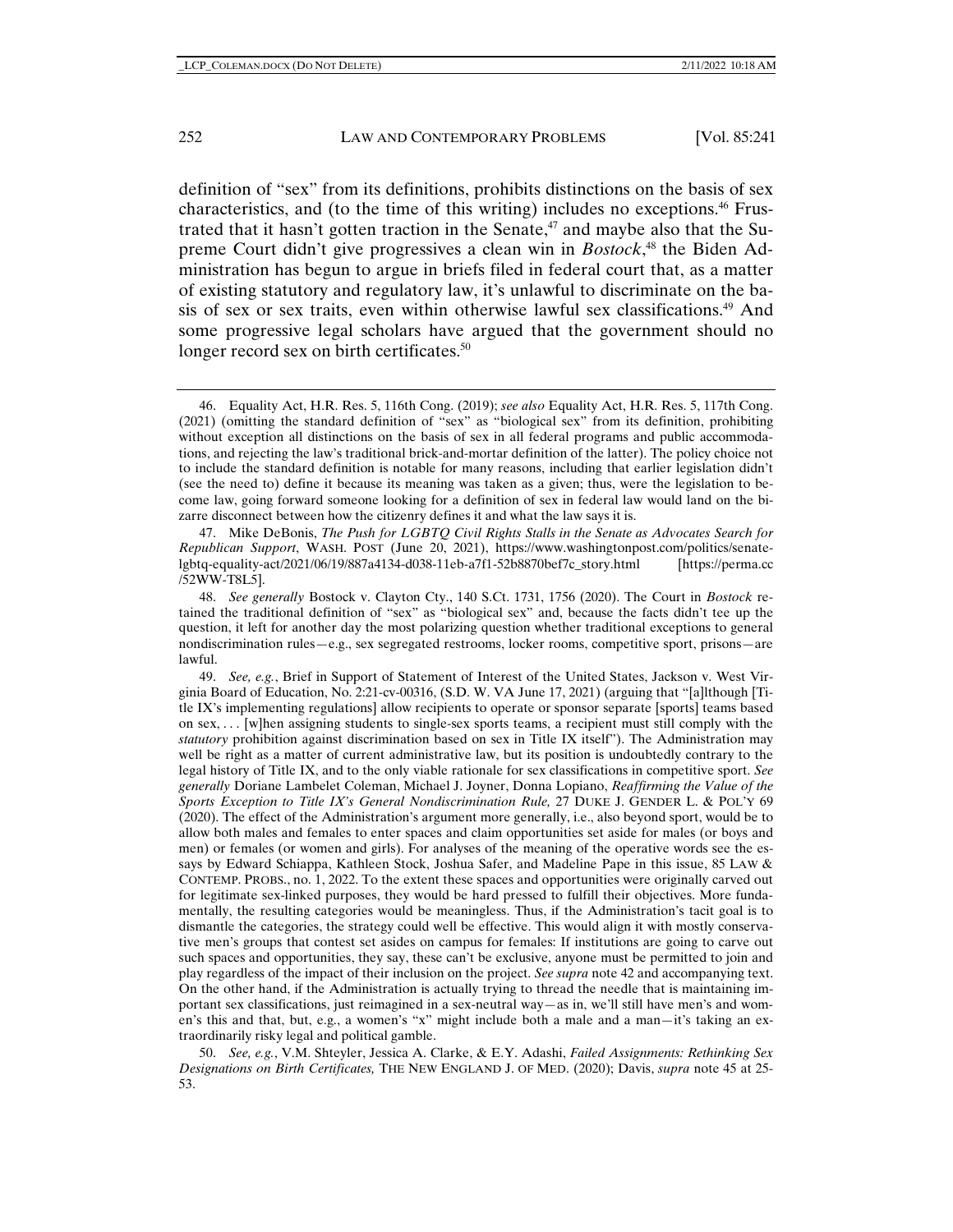#### No. 1 2022] SEX NEUTRALITY 253

Although some on the left may be motivated by a commitment to neutrality qua neutrality, advocates for these positions mostly appear to be using neutrality as a strategy specifically in support of rights for gender nonconforming people. However, given how it's been designed and rolled out, its effects would undoubtedly comprehend more. Indeed, it is difficult to see how any positive sexlinked measure—whether designed to address inequality, safety, privacy, health, or even pregnancy—could survive these progressive positions, at least as they are currently described. Thus, while the Court still provides for the possibility that legislatively enacted sex affirmative measures could pass constitutional muster, the legislature itself may foreclose it. It is presumably because the left has traditionally been seen as the home of advocates for women and girls that their proponents have found it necessary emphatically to insist that these measure are good for women too.<sup>51</sup>

The problem with the focus on equality, and with the move to neutrality within that framework, is that like age, sex is real—it's not just a socially constructed taxonomy based on stereotype like race that we can relegate to the ash heap of history;<sup>52</sup> it will always matter in ways that transcend individual interests and that are relevant to good governance, whether they're a net good, a net harm, or simply value-neutral; and thus, the law needs to take sex into account as it fulfills its institutional role.<sup>53</sup> Again, at its most basic, that role is to provide

52. *See supra* notes 1–7.

 53. *See supra* Part II (introductory paragraphs). Heath Fogg Davis makes a progressive case against the relevance of sex to governance in BEYOND TRANS: DOES GENDER MATTER? *See* HEATH FOGG DAVIS, BEYOND TRANS: DOES GENDER MATTER? (2017). Specifically, he describes the trans experience with sex classifications and then argues that we should use the lessons it teaches not only toward law reform for transgender people but for everyone. Davis's thesis is that we would *all* be better off in a society that paid a lot less attention to sex. Thus, he argues, "people who are 'cisgender' . . . are harmed on an existential level [by sex-classifications because such] policies constrict everyone's personal freedom to imagine and define not just our gender expression of masculinity and femininity, but also our authority to make self-regarding decisions about our sex identities—about who we are in relation to the categories of male and female." *Id.* at 13. Ultimately, Davis's argument didn't persuade me because it tends to assume things about cisgender people and their relationship to sex from a gender nonconforming world view; it tends to conflate sex with gender and gender stereotypes, and we don't need additional law reform to address the latter; and, focused as it is on individual interests, it too quickly dismisses what are (for me) legitimate collective interests. But the challenge to institutions to audit, justify, and explain the retention or dismantling of existing sex classifications is important, and the analysis of sex and identity documents, public bathrooms, and college admissions is provocative. For a correction of the factual errors in the chapter on competitive sports about Caster Semenya, the Rio Olympics, and international sports eligibility rules, *see Mokgadi Caster Semenya* & *Athletics S. Afr. v. Int'l Ass'n of Athletics Federations*, Arbitral Award, CAS 2018/O/5794 & 5798 (June 18, 2018), *available at* https://www.tas-cas.org/fileadmin/user\_upload/CAS\_Award\_-\_redacted\_-\_Semenya\_ASA\_IAAF.pdf;

 <sup>51. &</sup>quot;How?" is the response from a lot of feminists, hence the internecine war among "feminisms" described by Madeleine Pape in this volume. Pape, *supra* note 45. *See also* SCHIAPPA, THE TRANSGENDER EXIGENCY, *supra* note 6 at Chapter 9 (describing competing feminist accounts on the question how to define "woman"). As far as I can tell, efforts by proponents on the left to substantiate the argument that sex neutrality in law would be good for females (too) have been limited to further arguments, not to evidence, e.g., to the two-pronged argument that (1) all or most all sex is stereotype, and (2) sex stereotypes are especially bad for females. As the positive outcome in *Bostock* made clear, however, one doesn't need to redefine sex or to prohibit all discrimination on the basis of sex to deal with harmful stereotypes or to address the needs of vulnerable subpopulations.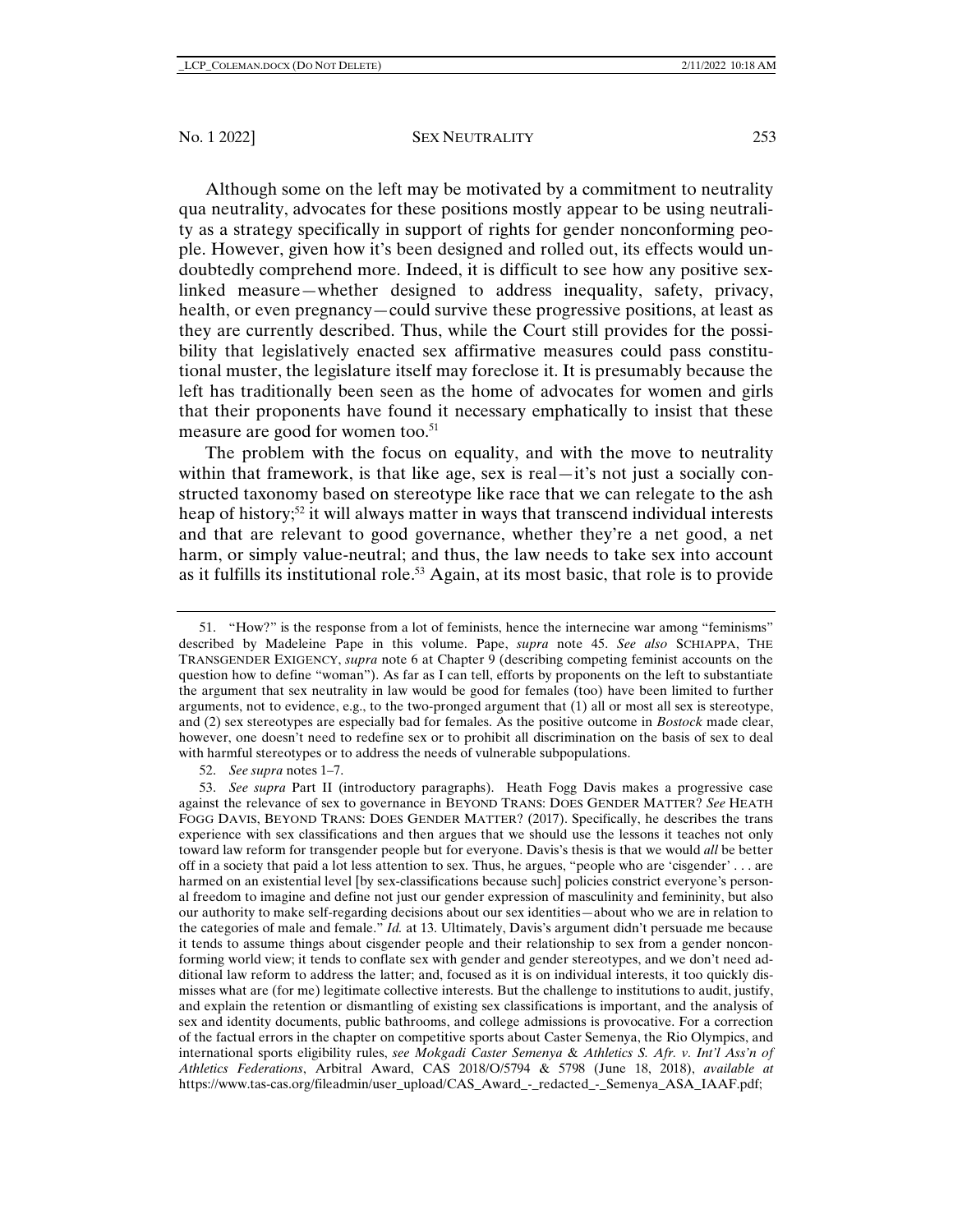for physical order, continuity or sustenance, and protection; and when a political community has the luxury and inclination to go beyond the basics, the law is also the institution that further orders society—and fixes problems—according to prevailing norms and dictates. Although liberty and equality are among the most important of these today, the law continues to "order" their exercise as needed in the interests of the community.54

Thus, beyond the interests of the individual and prevailing liberty and equality norms, sex is a politically significant good because it is necessary for human reproduction and for the wellbeing and viability of a community. Like age and the life cycle, sex is a collective necessary: we need (and so we want) both males and females in a community just as we need (and so we want) children, adolescents, and adults in our midst.<sup>55</sup> (This is true for all sub-populations, including LGBTQ communities. Language wars amongst us notwithstanding, that sex is a net good in these respects isn't a "cis-heteronormative" proposition.<sup>56</sup>) Through the tools established by law, the government thus records and monitors both sex and age and it provides for the sharing of this information so that affected institutions and individuals can make related decisions. It also stands ready to act either to correct imbalances or to adjust policies to address their effects. In the United States we are not as familiar as we used to be, and as some other countries still are, with state-sponsored initiatives designed to ensure balance between males and females and steady population growth, but we do see work being done on the repercussions of imbalances, for example in connection with female longevity and the Social Security trust funds, and on declining male labor force participation rates. Our sex is undoubtedly personal in the first instance, and then significant for others who would engage with us in relevant ways, but it's also public in the respects that touch on these basic collective in-

 56. It is also good and true for isolated, single-sex religious orders which would all have a built-in expiration date were in not for sex differences outside of their ranks. As we learned from the experience with slavery, the only way to sustain a population if you can't import it is for females to procreate. *See supra* notes 13–15 and accompanying text.

*see also* Doriane Lambelet Coleman, *Semenya and ASA v IAAF: Affirming the Lawfulness of a Sex-Based Eligibility Rule for the Women's Category in Elite Sport*, 2019 INT'L SPORTS L. REV. 83 (2019) (summarizing the facts in the case and addressing mistakes in the public record).

 <sup>54.</sup> As a matter of political philosophy, our government is "liberal"—as in devoted to individual liberty. As a matter of legal doctrine, the government can violate individual liberty and equality interests if it has a compelling reason for doing so and if the means it chooses to accomplish its ends are narrowly tailored. Thus, we live in a system of "ordered liberty." Doriane Lambelet Coleman, *The Seattle Compromise: Multicultural Sensitivity and Americanization*, 47 DUKE L. J. 717, 718–19 (1998).

 <sup>55.</sup> I note but don't entertain the arguments from animal husbandry that we don't actually need males since, via cloned sperm, females can reproduce without them, *see, e.g.*, H. Tournaye, *Is there any reproductive future left for men*, 4 FACTS, VIEWS & VISION: ISSUES IN OBSTETRICS, GYNECOLOGY AND REPRO. HEALTH 255 (2012) (responding to Germaine Greer on the relevance of males to reproduction); and from some gender theory that, reproduction aside, sex shouldn't matter because we should be attracted to people for who they are not for their "bits," *see, e.g.*, Dr. Rachel McKinnon (@rachelmckinnon), TWITTER (Sept. 30, 2019) (screenshot on file with author) ("sexual genital preferences is immoral. Most people don't date genitals, we date 'people' who have genitals. If a girl has a funny looking vagina, I don't just stop dating her. I make it work. Date genders, and just learn how to have fun with their sexy fun time bits, whatever they happen to be.")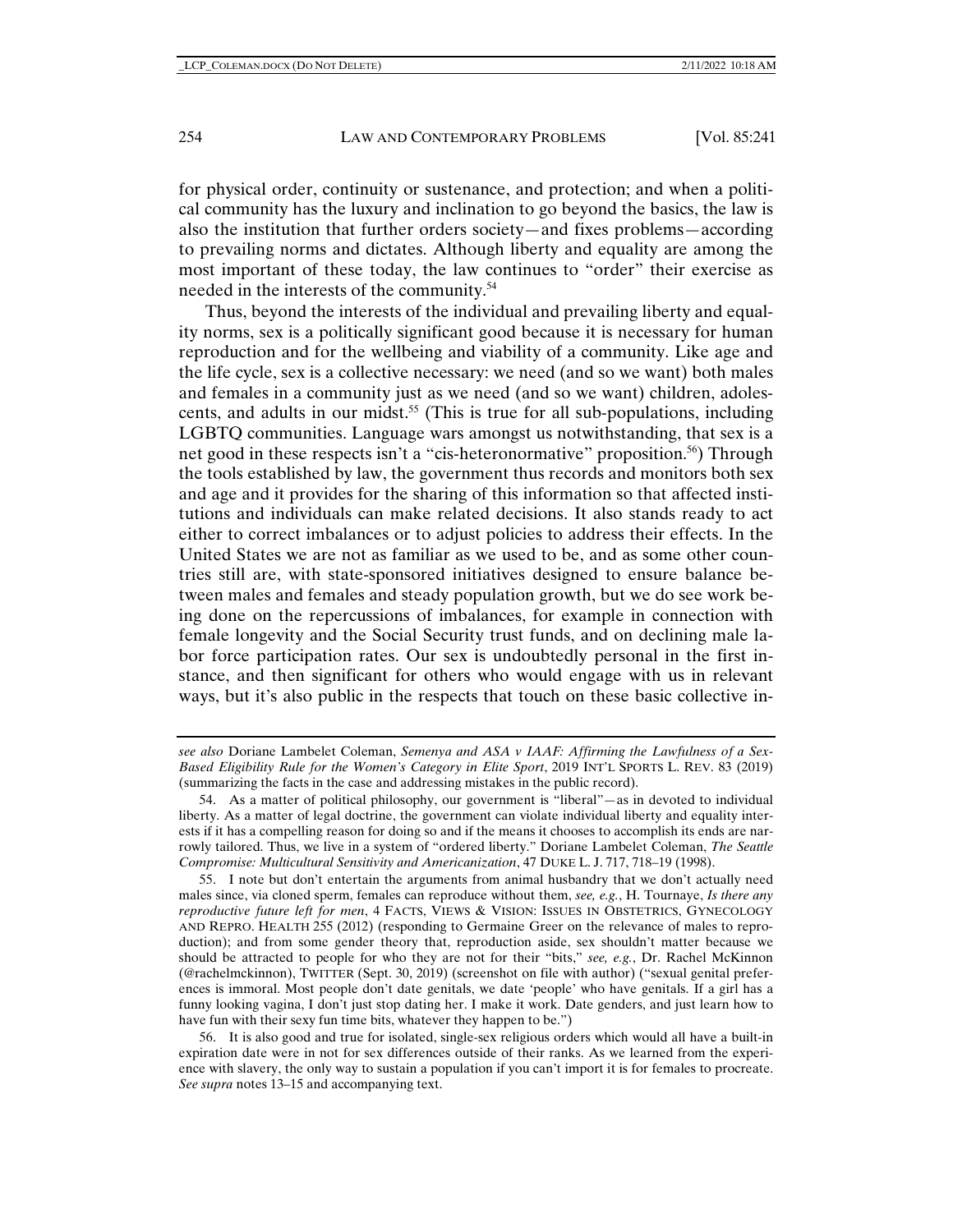terests. Resisting the latter is either a community-defeating proposition or an exercise in free riding.

Sex is a politically significant net neutral in that human dimorphism—what the law calls our "inherent differences"  $57$  – goes beyond that which might be described as good or celebrated, simply to what is. Well-intended political arguments against centering biology aside, we have not in the last fifty years escaped nature, and all of the theorizing in the world won't make that happen. As with other animal species, human males are built differently than human females. The effects of this difference are that the two groups often perform different roles; and they develop, age, and respond differently to illness and the environment.

That our sexual dimorphism isn't as pronounced as it is in other animal species, and that technology and deindustrialization have reduced the numbers of people for whom those differences are relevant, means that role differentiation tends increasingly to be limited to physical—including reproductive—activities. Still, the data continue to reflect categorical differences.<sup>58</sup> These differences should be further reduced as remaining unjustified discrimination is addressed, but some (especially in physically dependent sectors) will inevitably remain.

Similarly, the binary way our bodies develop, age, and respond to illness and the environment is an increasingly—not decreasingly—significant field of biomedical study precisely because it is relevant both to the development of personalized medicine and to public health. Thus, as the Institute of Medicine (IOM) described in its 2001 report *Exploring the Biological Contributions to Human Health: Does Sex Matter?*, sex exists "beyond the reproductive system."59 Not only does "every cell ha[ve] a sex," but its operation is significant "[f]rom cognition to metabolism and response to chemicals and infectious organisms."60 We tend to be most familiar with these differences from the gov-

 <sup>57.</sup> *See* United States v. Virginia, 518 U.S. 515, 533 (1996).

 <sup>58.</sup> *See, e.g.*, *Chapter 2: Women at work: who are they and how are they faring?* in OECD EMPLOYMENT OUTLOOK (2002), *available at* https://www.oecd.org/employment/emp/17652667.pdf [https://perma.cc/8DTS-PMKZ] (providing data and analysis on persistent sex disparities across OECD countries in the workforce at at home); Raynor de Best, *Share of male and female employees in the construction industry in the United States from 2002 to 2020*, STATISTA (July 9, 2021), https://www.statista.com/statistics/434758/employment-within-us-construction-by-gender/

<sup>[</sup>https://perma.cc/H79M-MX24] ("In 2020, just under 89 percent of the 10.7 million people employed in the U.S. construction industry were male"); *Coal Miner Statistics and Facts in the US*, ZIPPIA (last updated Sept. 9, 2021), https://www.zippia.com/coal-miner-jobs/demographics/ [https://perma.cc/92F3- GSFM] ("There are over 13,185 Coal Miners currently employed in the United States . . . 93.9% are men"); *Fireman Statistics and Facts in the US*, ZIPPIA (last updated Sept. 9, 2021), https://www.zippia.com/fireman-jobs/demographics/ [https://perma.cc/3ATL-ZPTF] ("83.0% [of firefighters] are men"); Associated Press, *1st Female Sailor Completes Navy Special Warfare Training*, VOA (July 17, 2021), https://www.voanews.com/a/usa\_1st-female-sailor-completes-navy-specialwarfare-training/6208370.html [https://perma.cc/GY66-92S7] (the number of Navy Seals who are female can still be counted on one hand).

 <sup>59.</sup> National Institutes of Health (NIH) & Institute of Medicine (IOM), *Exploring the Biological Contributions to Human Health: Does Sex Matter?* (Theresa M. Wizemann & Mary-Lou Pardue eds., 2001), *available at* https://www.ncbi.nlm.nih.gov/books/NBK222288/ [hereinafter IOM Report].

 <sup>60.</sup> *Id.* On sex differences in cognition *see, e.g.*, Bruce Goldman, *Two minds: The cognitive differ-*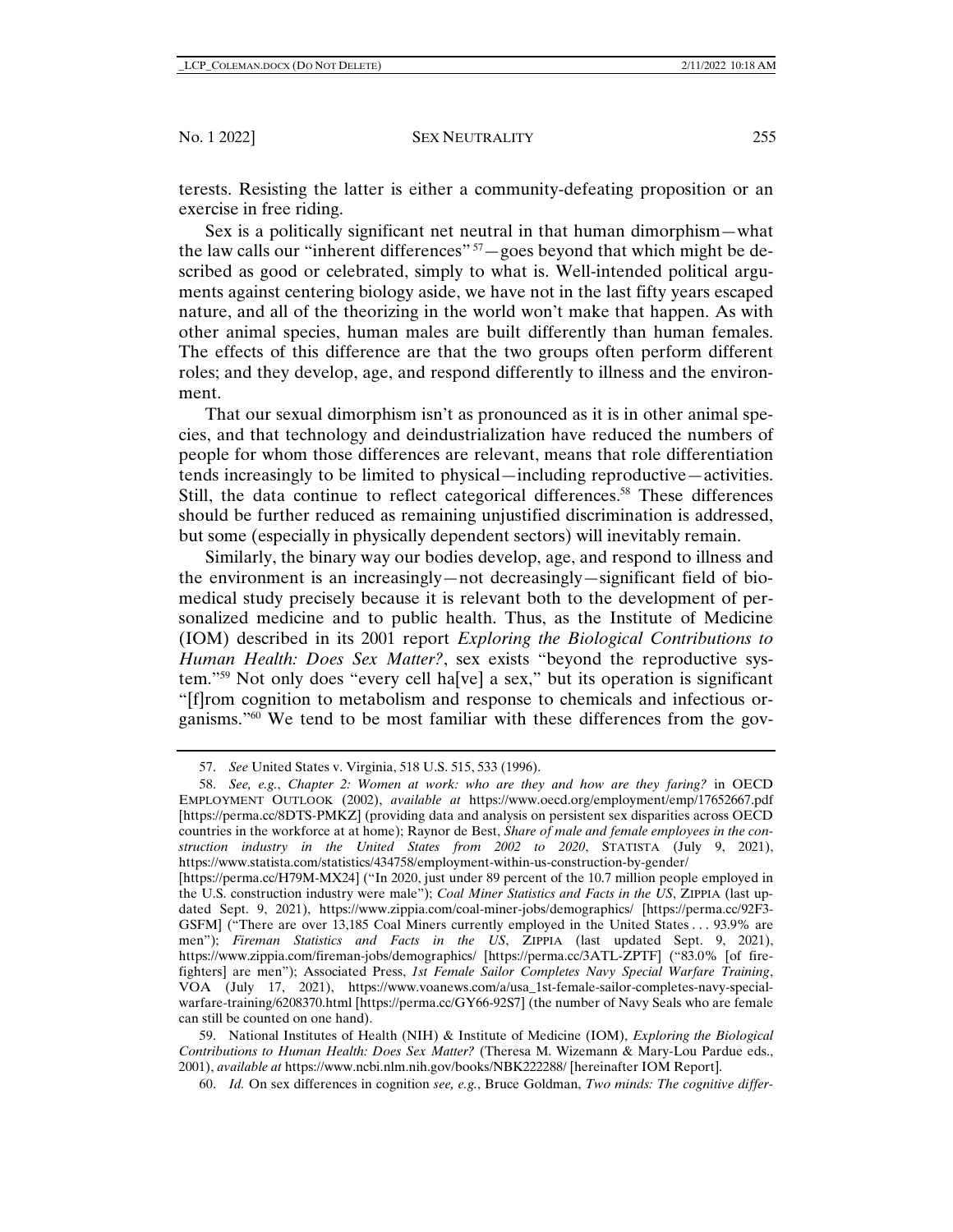ernment's age tables, which track the population by sex and consistently show a gap between male and female longevity, but COVID-19 has also made us at least passingly familiar with the fact of sex differences in immunology. As microbiologist Sabra Klein and colleagues described in a paper titled *Biological sex impacts COVID-19 outcomes*, "[t]he current novel coronavirus disease 2019 (COVID-19) pandemic is revealing profound differences between men and women in disease outcomes worldwide."<sup>61</sup> In an effort to address the "inconsistent reporting and analyses of male–female differences in COVID-19 cases, hospitalizations, and deaths" in the United States, their explanatory work "highlight[s] the mechanistic differences including in the expression and activity of . . . [certain] enzyme[s] as well as in antiviral immunity."62 It also "highlight[s] how sex differences in comorbidities, which can be associated with both age and race, impact male-biased outcomes from COVID-19."63 Klein, of Johns Hopkins University's Bloomberg School of Public Health, is part of a group of researchers who, in partial response to the 2001 IOM report and NIH requirements for federally funded projects to take sex differences into account, have established centers of excellence at research hospitals around the country designed specifically to do such work.<sup>64</sup>

Characterizations of sex and the bimodal distribution of sex traits as fiction and as misunderstandings of the underlying science, $65$  or as harmful to particular vulnerable populations and so on balance better left out of polite conversation, $66$  are not only wrong as a factual matter, they are also self- and community

62. *Id.*

63. *Id.*

66. This article, for example, appears in an issue of the journal LAW & CONTEMPORARY

*ences between men and women*, STANFORD MED. (2021), https://stanmed.stanford.edu/2017spring/howmens-and-womens-brains-are-different.html [https://perma.cc/8Y6J-U4GB]. On sex differences in metabolism, *see, e.g.*, Karthickeyan Chella Krishnan et al., *Sex differences in metabolism and cardiometabolic disorders*, 29 CURRENT OP. IN LIPIDOLOGY 5 404, 404–10, *available at*  https://www.ncbi.nlm.nih.gov/pmc/articles/PMC6382080/. On sex differences in response to chemical exposures, *see, e.g.*, Anna Holthaus, *The Gender Dimension: Why chemical exposure affects each sex differently*, GENDER & CHEMICALS (Mar. 21, 2019), http://gender-chemicals.org/the-gender-dimensionwhy-chemical-exposure-affects-each-sex-differently [https://perma.cc/V76D-5RS3]. On sex differences in response to infectious organisms, *see, e.g.*, Laetitia Gay et al., *Sexual morphism and Gender in Infectious Disease*, FRONTIER IMMUNOLOGY (July 22, 2021), https://www.frontiersin.org/articles/10.3389 /fimmu.2021.698121/full [https://perma.cc/EWT4-DJQ4]. On sex differences in organ matching, *see, e.g.*, Haley Bridger, *Sex differences influence organ transplant rejection rate*, THE HARV. GAZETTE (Mar. 22, 2018), https://news.harvard.edu/gazette/story/2018/03/gender-may-play-key-role-in-rejection-oftransplanted-organs/ [https://perma.cc/5AQ6-A6VM].

 <sup>61.</sup> Sabra L. Klein et al., *Biological Sex Impacts COVID-19 Outcomes***,** PLOS PATHOGENS **(**June 22, 2020**)**, https://journals.plos.org/plospathogens/article?id=10.1371/journal.ppat.1008570 [https://perma.cc/Z2Q5-YH7P].

 <sup>64.</sup> *See* IOM Report, *supra* note 59; *Sabra L. Klein, PhD*, JOHNS HOPKINS BLOOMBERG SCH. OF PUB. HEALTH (last visited Jan. 6, 2022), https://publichealth.jhu.edu/faculty/1038/sabra-l-klein [https://perma.cc/NB7A-DTDR].

 <sup>65.</sup> *See, e.g.*, Katrina Karkazis, *The Misuses of "Biological Sex"*, 394 THE LANCET 10212, 1898–99 (2019); Anne Fausto-Sterling, *Why Sex Is Not Binary*, N.Y. TIMES (Oct. 25, 2018); Lindsay Parks Pieper, *'Preserving la difference': The elusiveness of Sex-Segregated Sport*, 19 SPORT SOC'Y 1138, 1139 (2016).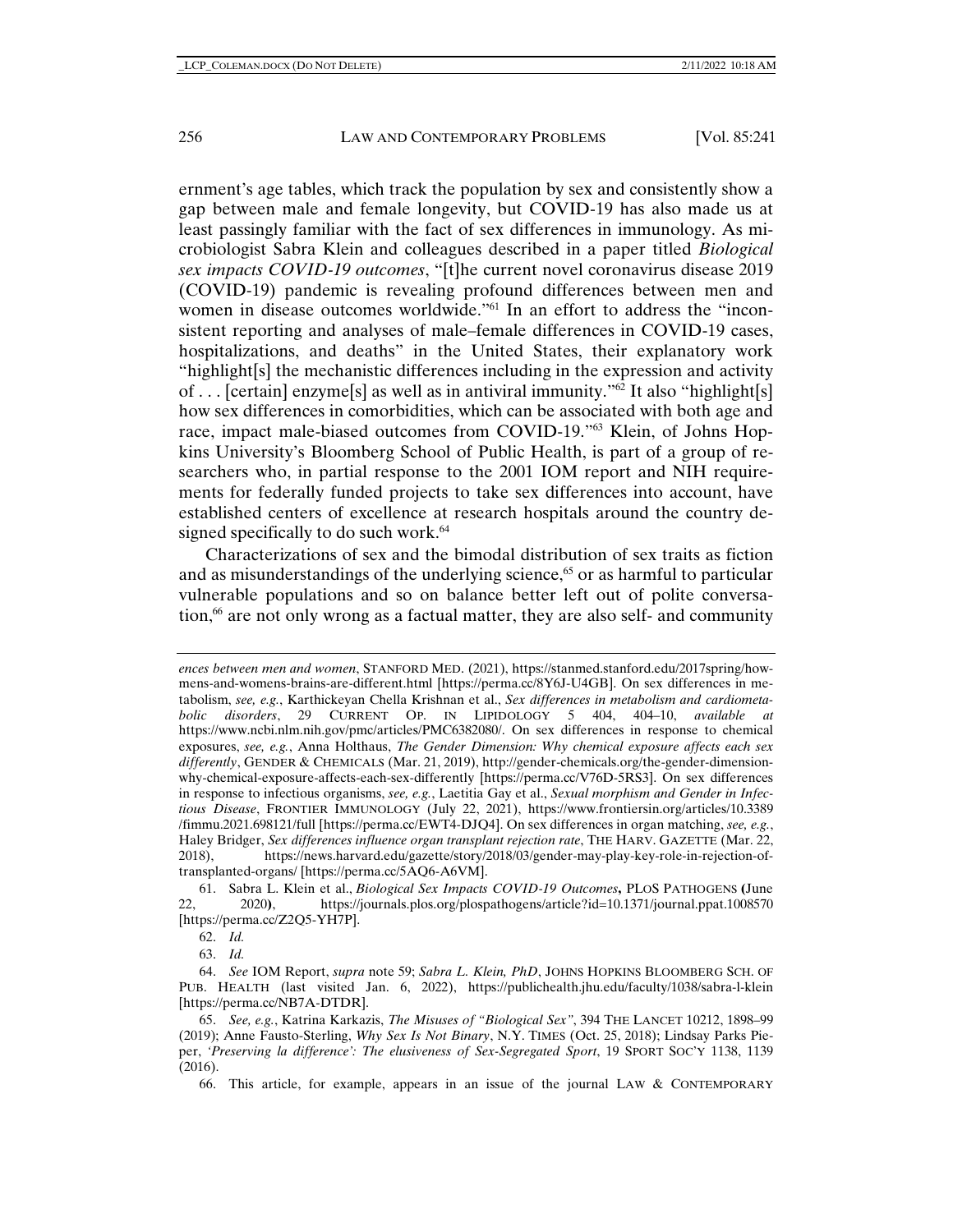defeating propositions. Although some might not want to acknowledge this publicly, we all—including those who push these positions most aggressively rely on valuable instances of institutional attention to sex differences.

In contrast with undoubtedly good and generally neutral sex differences, some differences—the ones that have mostly captured our attention over the last fifty years or so—are undoubtedly bad, but again in both individual and politically significant ways:

Females as a group continue to experience vastly disparate rates of sexual violence; opportunity, income, and wealth disparities; and skewed childrearing responsibilities.67 If we thought before #MeToo and COVID-19 that equality law had solved all of these problems, or at least that an equality-driven trajectory was established so that we could afford to shift our attentions elsewhere, including to sex neutrality, we've gotten a real wake-up call since: Rape and domestic violence (as always mostly of females) are pervasive nationally and worldwide, to the point where we are being re-introduced to the term "femicide"; indeed, things got so bad at one point during the height of the pandemic that some countries curbed alcohol sales in an effort to mitigate the numbers.<sup>68</sup> While both men and women are only slowly returning to the work force, more women than men are remaining at home; the Omicron variant has only exacerbated this particular sex difference.<sup>69</sup> Beyond the pandemic, more women are

PROBLEMS titled SEX IN LAW, which was protested by some of the students associated with its student board on the grounds that authors would use terms including "biological sex" and "male" and "female" and then argue—or engage with the argument that—we should be able to make distinctions among individuals and groups on the basis of that biology. Consistent with or derived from the playbook produced by certain rights organizations, the students' argument was that doing these things would be harmful to the transgender community; there are some words and topics, they said, that should be off the table. For me, it's entirely possible to see transgender people, to know they are who they say they are, to be caring and kind, and to believe they are equally worthy of respect *in life and in law* without ignoring critical facts and censoring valuable words and discussions.

 <sup>67.</sup> *See e.g.*, *Fact Sheet: National Strategy on Gender Equity and Equality*, THE WHITE HOUSE (Oct. 22, 2021), https://www.whitehouse.gov/briefing-room/statements-releases/2021/10/22/fact-sheetnational-strategy-on-gender-equity-and-equality/ [https://perma.cc/DN2E-A3BZ] (describing the broad range of ongoing disparities); SCHIAPPA, THE TRANSGENDER EXIGENCY, *supra* note 6 at 152–53 (focusing specifically on disparities with respect to violence and economics); Noya Rimalt, *The Maternal Dilemma*, 103 CORNELL L. REV. 977, 1047-48 (2018) (describing persistent disparities related to childcare).

 <sup>68.</sup> *See, e.g.*, Aris Folley, *Lawmakers in both parties to launch new push on Violence Against Women Act*, THE HILL (Jan. 2, 2022), https://thehill.com/homenews/house/587204-lawmakers-in-bothparties-to-launch-new-push-on-violence-against-women-act [https://perma.cc/22TF-AA43]; Jamila Bey, *Black Girls and Women Killed at Rate of 4 Per Day in 2020 as Homicides Increased: The FBI and CDC Found that Black Girls and Women were the Most Often Killed Among Female Demographics Last Year*, BET (Oct. 7, 2021), https://www.bet.com/article/jhv4x4/black-girls-and-women-killed-at-greaterrates-in-2020 [https://perma.cc/HY56-UEVE]; *The Impact of Banning Alcohol During Covid-19*, BBC (Sept. 9, 2021), https://www.bbc.com/worklife/article/20200917-the-impact-of-banning-alcohol-duringcovid-19 [https://perma.cc/RS6K-V6GK].

 <sup>69.</sup> *See, e.g.*, Amanda Preacher, *Omicron Creates Uncertainty for Women's Labor Participation Rate*, MARKETPLACE, Dec. 27, 2021, https://www.marketplace.org/2021/12/27/omicron-createsuncertainty-for-womens-labor-participation-rate/ [https://perma.cc/96G3-ZKSP] (describing general pandemic effects and focusing on Omicron).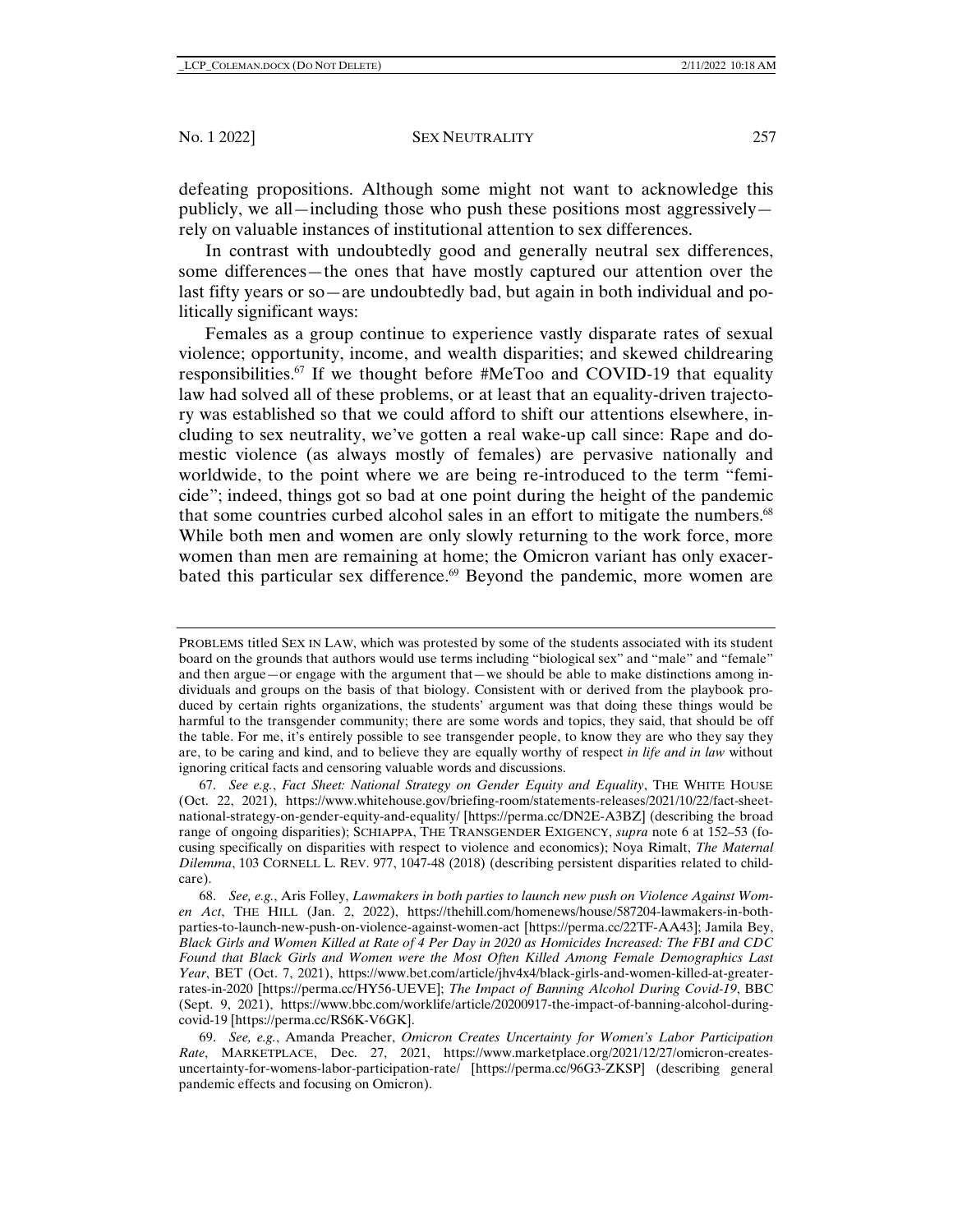raising kids on their own,<sup>70</sup> and increasingly, children's future prospects whatever their sex—depend on their mothers' status and circumstances.<sup>71</sup> Adolescent girls are in crisis, suffering epidemic levels of anxiety and depression.<sup>72</sup> Equality law has done a lot of good on all of these fronts; life for females in general was undoubtedly worse on any number of measures in the past. I certainly wouldn't be in a position to write and publish this article as a tenured law professor were it not for equality-driven opportunities. Still, the evidence of ongoing, broadly felt, deeply-entrenched disparities is also irrefutable.

Less well reported but increasingly of concern in this period are the different harms encountered by, or that mostly affect, males. Although alarm bells were initially sounded by men's groups and by conservatives, $7<sup>3</sup>$  the data being what they are, others are taking note. For example, progressive journalist Liza Featherstone recently wrote in THE NEW YORK TIMES on *The G.O.P.'s Mission to Save Men*<sup>74</sup> as follows:

Deindustrialization has stripped many men of their ability to earn a decent wage, as well as of the pride they once took in contributing to prosperous communities. Boys are sometimes over-disciplined and over-medicated for not conforming to behavioral expectations in school. And while more women than men are diagnosed with anxiety or depression, men are more likely to commit suicide or die of drug overdoses.<sup>7</sup>

In an important, refreshingly honest nod to the politics of the issue, Featherstone added that although

 71. *See, e.g.*, Quoctrung Bui & Claire Cain Miller, *The Age That Women Have Babies: How a Gap Divides America*, N.Y. TIMES Aug. 4, 2018, https://www.nytimes.com/interactive/2018/08/04/upshot/upbirth-age-gap.html [https://perma.cc/K7JP-X8FR]; Emily Badger et al., *Income Mobility Charts for Girls, Asian-Americans and Other Groups. Or Make Your Own.*, N.Y. TIMES Mar. 27, 2018, https://www.nytimes.com/interactive/2018/03/27/upshot/make-your-own-mobility-animation.html [https://perma.cc/K4R8-R2J5].

 72. *The U.S. Surgeon General's Advisory, Protecting Youth Mental Health*, HHS.GOV (2021), https://www.hhs.gov/sites/default/files/surgeon-general-youth-mental-health-advisory.pdf

[https://perma.cc/9KSX-8XYE] (providing details of disparities by sex and race); Matt Richtel, *Surgeon General Warns of Youth Mental Health Crisis*, N.Y. TIMES (Dec. 7, 2021), https://www.nytimes.com /2021/12/07/science/pandemic-adolescents-depression-anxiety.html [https://perma.cc/KE9B-EGFN] (including sex disparities); Jean Twenge, *Why teen depression rates are rising faster for girls than boys*, THE CONVERSATION (Jan. 16, 2020), https://theconversation.com/why-teen-depression-rates-are-risingfaster-for-girls-than-boys-129732 [https://perma.cc/DX7U-7U93].

 73. Economist Nicholas Eberstadt of the American Enterprise Institute has done especially notable work on this subject. *See, e.g.*, MEN WITHOUT WORK: AMERICA'S INVISIBLE CRISIS (2016), digested in *The Idle Army: America's Unworking Men*, WALL ST. J. (Sept. 1, 2016), https://www.wsj.com /articles/the-idle-army-americas-unworking-men-1472769641 (last accessed Jan. 12, 2022).

 74. The title above appeared in the hard copy version of THE NEW YORK TIMES on December 5. Her piece appears online with a December 4 publication date under the bait-ier headline *Josh Hawley and the Republican Obsession With Manliness*. *See*, Liza Featherstone, *Josh Hawley and the Republican Obsession With Manliness*, N.Y. TIMES (Dec. 4, 2021), https://www.nytimes.com/2021/12/04/opinion /josh-hawley-republican-manliness.html [https://perma.cc/4USR-BRTA].

75. *Id.*

 <sup>70.</sup> *See e.g.*, SCHIAPPA, THE TRANSGENDER EXIGENCY, *supra* note 6 at 152–53 (citing statistics on how unequal life is for women with respect to violence and economics); Rimalt, *The Maternal Dilemma*, *supra* note 67 at 1047-48 (arguing that the choice to go sex neutral with the Family and Medical Leave Act combined with "legal narratives presenting the rise of egalitarian and choice-based patterns of parenting as actual products of contemporary parental policies").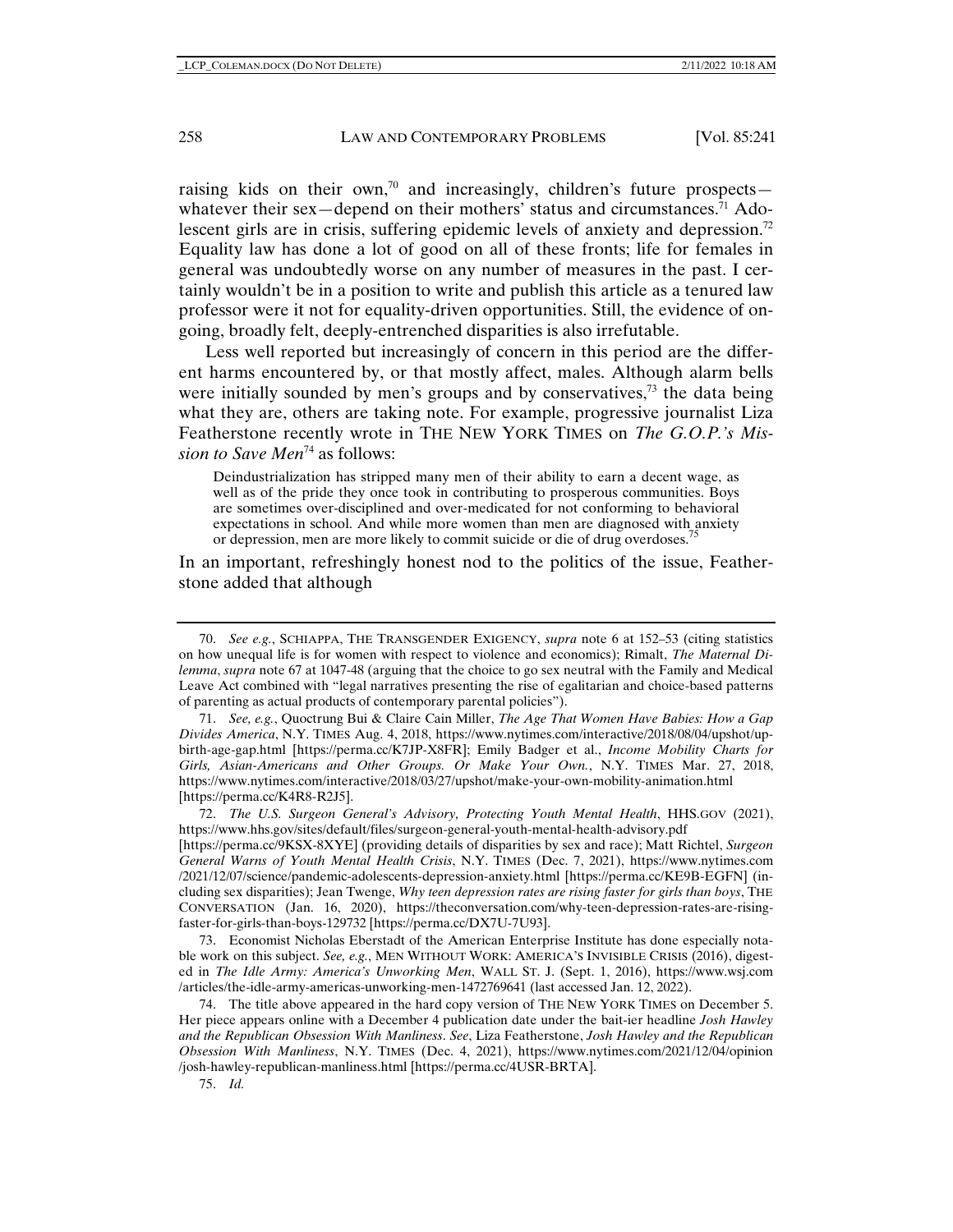[n]one of these problems are caused by liberals . . . liberalism hasn't offered a positive message for men lately. In the media, universities and other liberal institutions, it sometimes seems that every man is potentially guilty of something. As Mr. [Josh] Hawley puts it, men are being told by liberals that "they're the problem." Our side – the progressive side – has struggled to articulate what a 'nontoxic' masculinity might look like or models of how to become men.<sup>76</sup>

Featherstone concluded, in the inevitable language of the binary: "The left will need to find a better way to talk to men; half of the population is far too many people to abandon."77

Elsewhere, in QUILLETTE, data scientist and criminologist Vincent Harinam's recent essay on *Mate Selection for Modernity* explores other important sex disparities in societally significant behavior, including in marriage and reproduction, education, and the labor force.78 All are disparities that are increasing (getting worse) not decreasing (getting better). Thus, on reproduction:

[A] report put out by Morgan Stanley in 2019 . . . forecasts that 45 percent of working women between the ages of 25 and 44 will be single and childless by 2030, the largest share in history. Single women are expected to grow by 1.2 percent annually from 2018–2030 compared with an 0.8 percent growth for the overall US population. By 2030, the percentage of single women will outpace that of married women.<sup>7</sup>

On education: "There is an average yearly surplus of 2.2 million female undergrad enrolees between 2020 and 2029. Between 2030 and 2039, this number increases to 2.3 million. Cumulatively, there will be a whopping 45.1 million women without an equally educated male partner between 2020 and 2039."80 This disparity matters because, unlike males, females tend not to mate "down."81 Some of these women are or will be lesbians or bisexual and so they won't mind, but the remaining numbers are daunting. Finally, on labor force participation:

male labour force participation rate exhibits a slow but gradual decline, falling from a high of 87 percent in 1950 to a low of 68 percent in 2019. Excluding the 2020 COVID-19 lockdown, male labour force participation has fallen by 0.1 percent each month since 1950. Moreover, there has been a 5.4 percent drop since 2005. Based on the linear trendline, the male labour force participation rate will continue to decline, falling below 65 percent for the first time by  $2040$ .<sup>82</sup>

82. *Id.*

 <sup>76.</sup> *Id.*

 <sup>77.</sup> *Id.* 

 <sup>78.</sup> Vincent Harinam, *Mate Selection for Modernity*, QUILLETTE (June 28, 2021), https://quillette.com/2021/06/28/mate-selection-for-modernity/ [https://perma.cc/72VE-5BMY].

 <sup>79.</sup> *Id.*

 <sup>80.</sup> *Id. See also, e.g.*, Saul Kaplan, *The Plight of Young Males*, HARV. BUS. REV. (Mar. 9, 2011), https://hbr.org/2011/03/the-plight-of-young-males [https://perma.cc/GLT8-N6MY]; Richard V. Reeves, *Boys to Men: Fathers, family, and opportunity*, BROOKINGS (June 19, 2015), https://www.brookings.edu /blog/social-mobility-memos/2015/06/19/boys-to-men-fathers-family-and-opportunity/ [https://perma.cc /Q8HN-AHC9]; Carrie Lukas, *Don't Let Political Correctness Blind Us to the Plight of Young Men*, HUFFPOST (June 3, 2016), https://www.huffpost.com/entry/dont-let-political-correc b 10281196 [https://perma.cc/K57P-E28E].

 <sup>81.</sup> Harinam, *supra* note 78.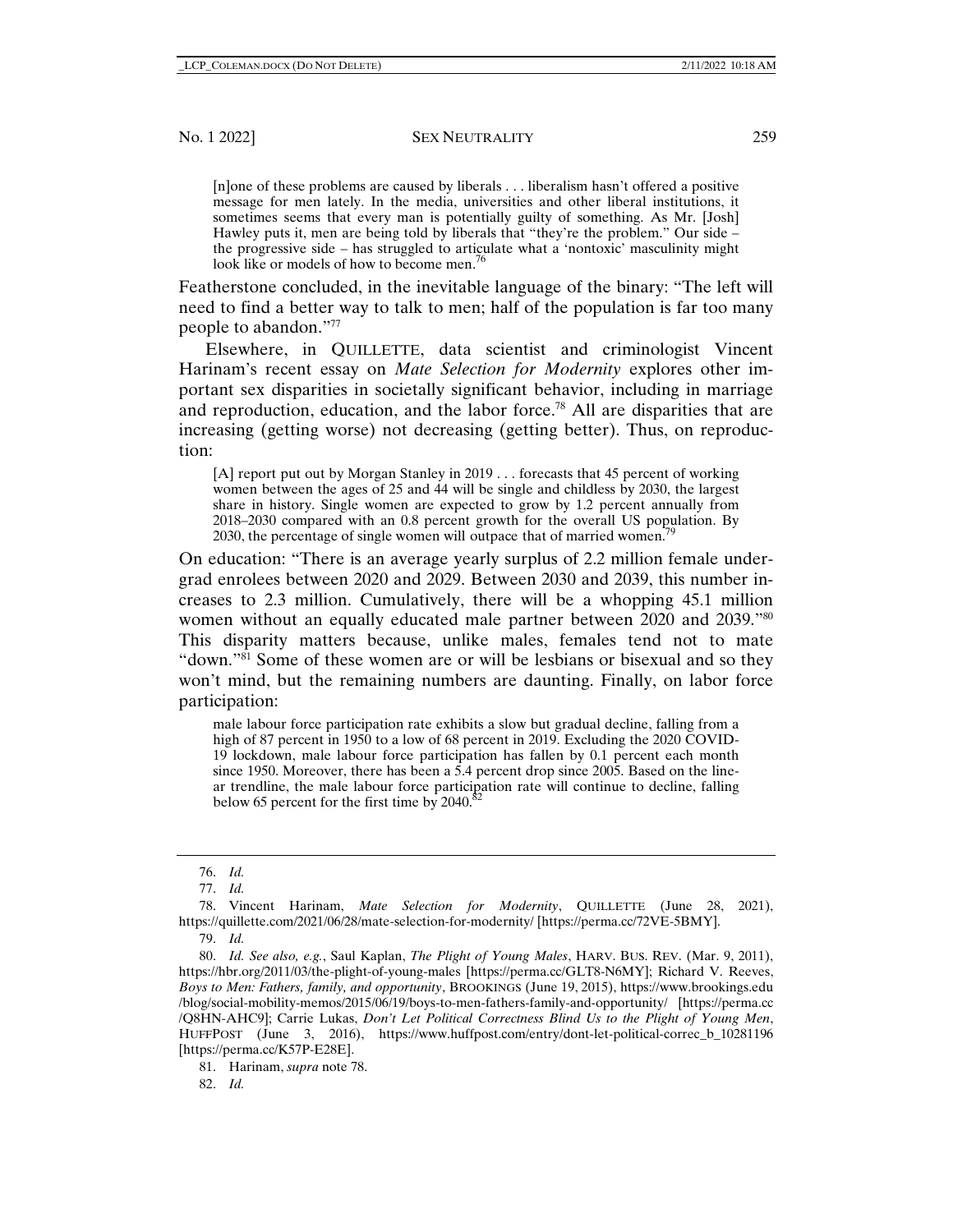To the extent that these sex-related, harmful disparities can be made to fit within equality theory, the doctrine that gives it life on the ground can be useful to address them; it shouldn't be abandoned as a tool to do affirmative good. As I've written elsewhere with co-authors, in a segment focused on females that can apply also to males:

Although we can imagine a world in which sex were not relevant or defining, in which we classified people on entirely different terms or else not at all, this isn't ours. As ours exists, because sex matters – a lot – so does sex equality. The United Nations is not wrong to think about the world's population as divided in half, males and females,<sup>83</sup> because this is how we tend in the first instance to sort ourselves and how our experiences and opportunities line up. They line up this way at least in the first instance without regard to race, class, and gender identity. Because of this, it is also not wrong to make anti-subordination commitments specifically to the female half of the world's population. This is not and should not be the only anti-subordination commitment, but is it a rational and important one.

Sex equality can be achieved in many situations without affirmative consideration of sex, and in this period in the United States, sex-blind policies are preferred. But when sex blindness would be ineffective or insufficiently remedial, sex conscious approaches should be tools in the equality toolbox. These are especially useful in circumstances when, to fix inequities, it is important to see not to erase the female [or male] body.<sup>84</sup>

Such is the case here: The law has to be able to see sex, $85$  it has to be able to name it,<sup>86</sup> and it has to be able to work on relevantly tailored approaches if it hopes to be effective in the fulfilment of its institutional mission. The contrary hypothesis, that law can still be effective—including in its basic ordering functions but also in satisfying its liberty and equality goals—even if it is sex neutral, may be well grounded in intellectual or political commitments, but as a practical matter it is missing an evidentiary foundation. We know that one-size-fits-all solutions to problems tend not to work as well as tailored ones. As one expert noted recently with regard to adolescent suicide prevention: "The findings" that while both male and female adolescents are in distress, males are more likely than females to commit suicide, "highlight the need for better gender-specific suicide prevention strategies." He added, "[a]ny time we see shifts in trends by gender we want to be aware, because when we think about suicide prevention,

 <sup>83.</sup> Coleman et al., *supra* note 49 at 100–01.

 <sup>84.</sup> *Id. See also,* Karen Hao, *There's an easy way to make lending fairer for women. Trouble is, it's illegal,* MIT Tech. Rev. (Nov. 15, 2019), https://www.technologyreview.com/2019/11/15/131935/theresan-easy-way-to-make-lending-fairer-for-women-trouble-is-its-illegal/; Keith Cunningham-Parmeter, *(Un)Equal Protection: Why Gender Equality Depends on Discrimination*, 109 Nw. U. L. Rev. 1 (2015).

 <sup>85.</sup> This proposition shouldn't need citations, but they are plentiful. *See e.g.*, BEYONCÉ, PRETTY HURTS (Columbia Records 2014) ("You're tryna fix something but you can't fix what you can't see"); KAREN CROMWELL, YOU CAN'T FIX WHAT YOU CAN'T SEE: AN EYE-OPENING TOOLKIT TO CULTIVATE GENDER HARMONY IN BUSINESS (2019); Gustavo Razzetti, *You Can't Fix What You Refuse to See*, TLNT (Dec. 18, 2018), https://www.tlnt.com/you-cant-fix-what-you-refuse-to-see/ [https://perma.cc/TF8S-TF8U] (on problems in the workplace); *infra* note 85 and accompanying text (on adolescent suicide prevention strategy).

 <sup>86.</sup> Kathleen Stock, *The Importance of Referring to Human Sex in Language*, 85 LAW & CONTEMP. PROBS., no. 1, 2022.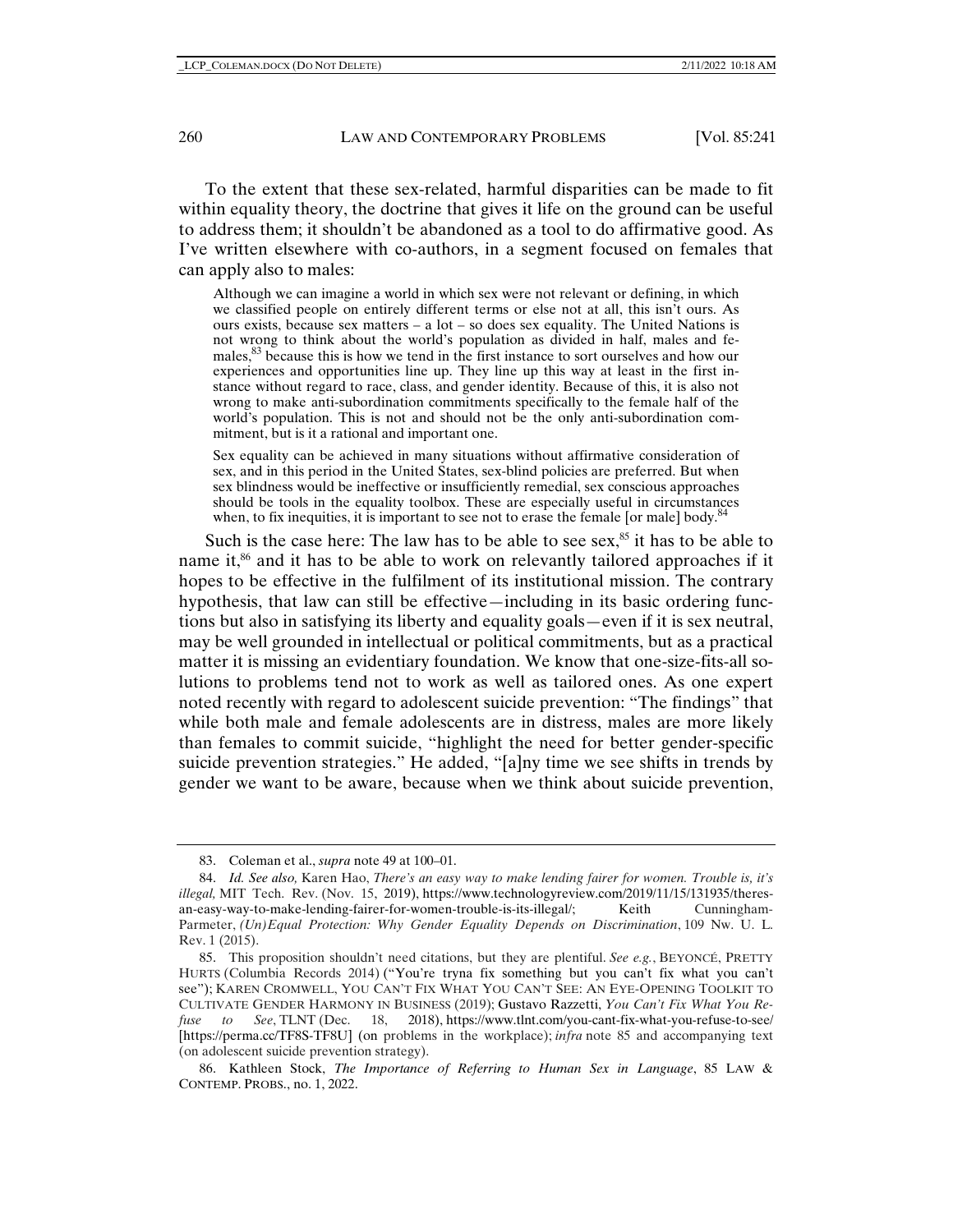we want to take into account gender differences."87

Beyond the need for effectiveness, as I noted in my congressional testimony on the Equality Act in 2019, we want to do no harm:

[D]ifferent groups experience inequality for different reasons, at the hands of different people, and in different ways, so that tailoring an effective remedy requires careful attention to those differences. Although the Nation benefits as equality expands, in fact only some amongst us needed the Emancipation Proclamation and Brown v. Board of Education. Only some of us need Title IX and the Violence Against Women Act. Approaches to addressing equality that elide relevant differences are not only ineffective; they can actually serve as cover for ongoing inequality.<sup>88</sup>

Finally, for those harmful disparities that are either not about inequality or are simply an awkward conceptual fit—for example, because they're really public health issues, issues of basic societal ordering, and more like age than like race<sup>89</sup>—it will be invaluable to be able to continue to turn to the state's general police powers, and to use federal funding mandates and even national security tools to address them. In this context especially, it might be worthwhile not only to turn away from sex neutrality, as policymakers in other western liberal democracies have, $90$  but also to revisit the weight of the presumption that distinc-

 89. Including but beyond medicine: poverty, violence, and workforce participation are examples of such awkward fits. Females aren't and political communities shouldn't be looking for equal (access to) poverty, violence, and all sectors of the work and armed forces. Equality is related to these issues, of course, and because of this its doctrine should be in the game; but the effort to sort every statistical disparity into an equality framework is undoubtedly problematic.

 90. Although this sometimes takes the form of quotas to address sex inequality that persists despite anti-discrimination regimes, e.g., in the firm and the academy, mostly it is in the form of public health-related measures that recognize that sex is relevant beyond equality. *Compare, e.g.*, Philip M. Berkowitz, *Gender, Diversity, European Quotas, and U.S. Law*, LITTLER MENDELSON P.C. (Sept. 15, 2015), https://www.littler.com/publication-press/press/gender-diversity-european-quotas-and-us-law [https://perma.cc/U47W-JPW], *with* Nicole Winchester, *In Focus: Women's health outcomes: Is there a gender gap?*, UK PARLIAMENT (July 1, 2021), https://lordslibrary.parliament.uk/womens-healthoutcomes-is-there-a-gender-gap/ [https://perma.cc/U2GK-U7JC] ("examin[ing] some of the healthcare challenges women face, why they exist and what action the Government is taking to tackle the issue"); European Commission, State of Health in the EU: The state of women's health in the European Community, *available at* https://ec.europa.eu/health/state/publications/1996\_state\_women\_en [https://perma.cc/Y3ZD-JTSM] (report "point[ing] to a number of policy initiatives which could help reduce premature mortality among women in the EC"); THE HEALTH AND WELL-BEING OF MEN IN THE WHO EUROPEAN REGION: BETTER HEALTH THROUGH A GENDER APPROACH, WORLD HEALTH ORGANIZATION, REGIONAL OFFICE FOR EUROPE (Alex Mathieson ed., 2018), *available at*  https://www.euro.who.int/en/publications/abstracts/the-health-and-well-being-of-men-in-the-whoeuropean-region-better-health-through-a-gender-approach-2018 ("identif[ying] governance mechanisms needed to improve men's health and well-being, while contributing to gender equality"). Such work is still being done in the U.S. too, of course, although it's generally still couched in equality-speak, *see e.g.*, *Fact Sheet*, THE WHITE HOUSE, *supra* note 66; *see also* Aris Folley, *Lawmakers in both parties* 

*to launch new push on Violence Against Women Act*, THE HILL (Jan. 2, 2022), https://thehill.com /homenews/house/587204-lawmakers-in-both-parties-to-launch-new-push-on-violence-against-womenact [https://perma.cc/AKS5-L5M4]. Such sex-targeted policies—regardless of their utility and relative

 <sup>87.</sup> Jamie Ducharme, *The Gap Between Male and Female Youth Suicide Rates is Narrowing in the U.S.*, TIME (May 17, 2019), https://time.com/5590344/youth-suicide-rates/ (last accessed Jan. 12, 2022).

 <sup>88.</sup> Equality Act, H.R. Res. 5, 116th Cong. (2019), *supra* note 46; Equality Act, H.R. Res. 5: Hearing Before the U.S. House of Representatives, Committee on the Judiciary, 116th Cong. (2019) (Statement of Doriane Lambelet Coleman), *available at* https://law.duke.edu/sites/default/files/news/Doriane \_Coleman\_Oral\_Testimony\_April\_2.pdf.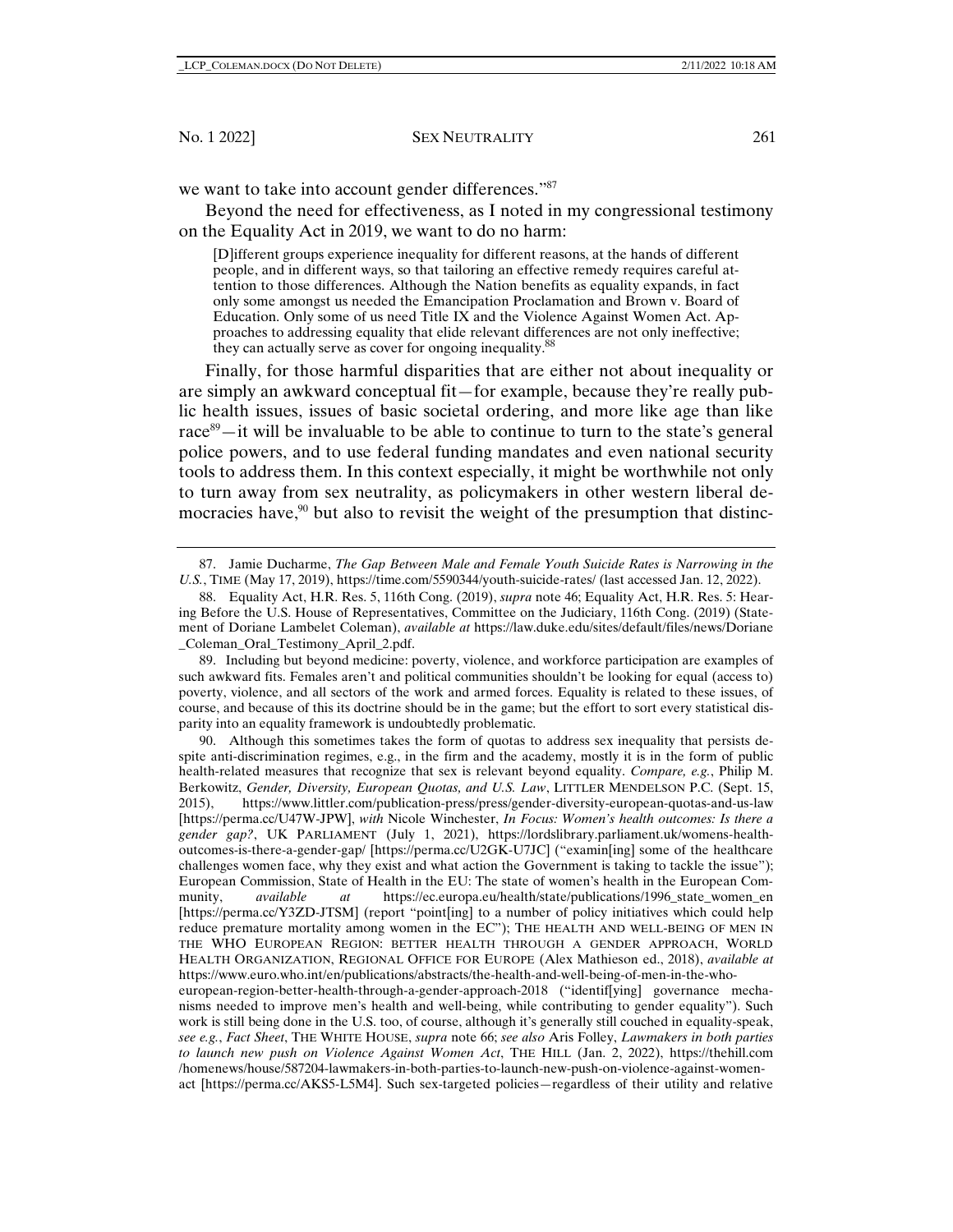tions on the basis of sex are just like distinctions on the basis of race and probably bad. In a world in which powerful progressives argue, from liberalism and the analogy to race, that sex is mere fiction or at least borderless, and powerful conservatives argue, from liberalism and free market principles, that we should ignore all identity-based taxonomies and let the chips fall as they may, it's to be expected that deeply partisan decisionmakers on both sides of the political spectrum will continue simply to dismiss as "not exceedingly persuasive" any regulatory rationales that don't fit their politics, even if the regulations themselves are essential to the health and welfare of the political community.

Some of my fellow travelers are sure to think that going back to take a second look at whether we got it right at the last juncture can't be the lesson we take from the law's deeply-mixed history with sex. I contend that doing so would make a lot more sense than pretending that the binary doesn't exist or isn't important, and then going for broke on an unsubstantiated theory that we would all be better off if no one outside of our most private spheres paid attention to any of it. Indeed, that very history should teach us that when we put people in boxes—however they're constructed and labeled—and disallow inspection of and action on disparate impacts among subgroups, significant harm can result. There's a difference between bioessentialism and libertarianism on the one hand, and pragmatism on the other. We're not going to agree on sex blindness as a goal—on neutrality qua neutrality—because sex matters too much to too many people for too many different reasons. But maybe we can agree on this: It's important for the law to be able to continue to secure the health and welfare of the community, and that everyone, regardless of their sex, is equal in its eyes, including as to their liberties and responsibilities. If we can agree to this, the question how to reach these ends is one of strategy. Where the approach taken is for some purposes a dead end or insufficiently effective, turning back to revisit earlier approaches, and considering how they can be perfected, should be on the table.

#### **CONCLUSION**

The law has been bound up with sex in significant ways throughout our political history. Today, we understand from a deep evidence base that the *structural sexism* that abided across the centuries was harmful, primarily for females because it was patriarchal, subordinating, and occasionally cruel, but also for many males who were significantly boxed in by its terms. We also know from a deep evidence base that that the law's recent (in historical time) turn to an equality-driven *sex skepticism* has been enormously remedial, but that it hasn't and by its relatively narrow terms will not be able either to finish the job or effectively to address matters of ongoing significance that are a poor conceptual fit with equality theory. On deck is a move to *sex neutrality*, either as as an alternative strategy going forward, or as a goal unto itself. Either way, this last

effectiveness—would be at risk in a sex neutral legal regime.